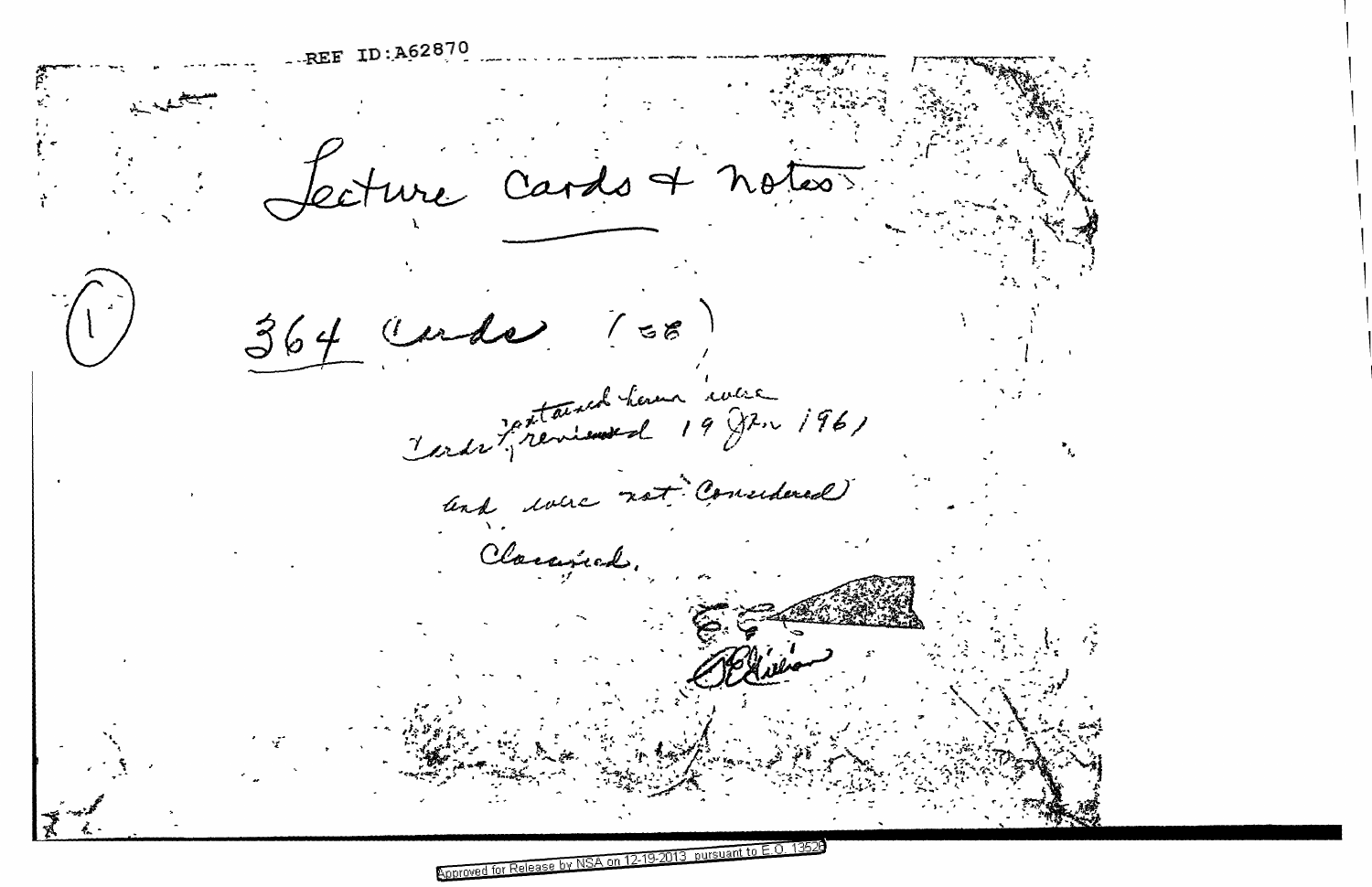## RETT 1012462870

|                          | <b>CAUTION</b><br>THESE RT<br>USED PC.J OFF.                        | 4. RE<br><i><b>JHPORES</b></i>                                                                                                                                           | RECORDS CHARGE-OUT |             | 7356                                                                                     |                                |                            |
|--------------------------|---------------------------------------------------------------------|--------------------------------------------------------------------------------------------------------------------------------------------------------------------------|--------------------|-------------|------------------------------------------------------------------------------------------|--------------------------------|----------------------------|
|                          | <b>AUTHORIZED PERSON(S)</b>                                         | OMLY. DO NOT REMOVE PAPERS<br>NOR REVEAL CONTENTS TO UN-                                                                                                                 |                    |             |                                                                                          | DATE OF REQUISE<br>25 Jan 1961 | SUBPENSE DATE<br>10 Feb 61 |
| ř,<br>ŧ.<br>$\mathbf{r}$ | FILE OR<br><b>SERIAL</b><br><b>NUMBER</b><br>`AND<br><b>SUBJECT</b> | From File of Special Consultant (Friedman)<br>Lecture Cards & Notes consisting of 364 Cards used for lecture purposes                                                    |                    |             |                                                                                          |                                |                            |
| L.                       | TO                                                                  | <b>NAME AND EXTENSION OF PERSON REQUESTING FILE</b>                                                                                                                      |                    |             | ORGANIZATION, BUILDING, AND ROOM NUMBER                                                  |                                |                            |
|                          | <b>RETURN</b><br>TO                                                 | Mr. William Friedman LI-6-8520<br>310 Second Street, SE, Wash. D. C.<br>DATE RETWO<br>INITIAL HERE<br>Mrs. C. Christian, AG-24, NSA, Ft. Geo. G. Meade                   |                    |             |                                                                                          |                                |                            |
|                          | ,<br><b>INSTRUCTIONS</b>                                            | WHEN TRANSFERRING FILE TO ANOTHER PERSON, COMPLETE SELF-ADDRESSED TRANSFER COUPON BELOW, DETACH<br>SITICE TO BLANK LETTER-SIZE PAPER AND PLACE IN OUT-GOING MAIL SERVICE |                    |             |                                                                                          |                                |                            |
|                          |                                                                     |                                                                                                                                                                          |                    |             |                                                                                          | <b>2ND TRANSFER COUPON</b>     |                            |
|                          |                                                                     |                                                                                                                                                                          |                    |             | TO:                                                                                      |                                |                            |
|                          |                                                                     |                                                                                                                                                                          |                    |             | FILE (serial number and subject)                                                         | $-$<br>$\mathbf{r}$            | AP 20                      |
|                          |                                                                     |                                                                                                                                                                          |                    | ശ<br>ഥ<br>ო | <b>TRANSFERRED TO</b><br>(name and extension)<br>ORGANIZATION, BUILDING, AND ROOM NUMBER |                                |                            |
|                          |                                                                     |                                                                                                                                                                          |                    |             |                                                                                          |                                |                            |
|                          |                                                                     |                                                                                                                                                                          |                    |             | <b>DATE</b>                                                                              | (a x)                          | lext:                      |
|                          |                                                                     |                                                                                                                                                                          |                    |             |                                                                                          |                                |                            |
|                          |                                                                     |                                                                                                                                                                          |                    |             |                                                                                          | المحتبى                        |                            |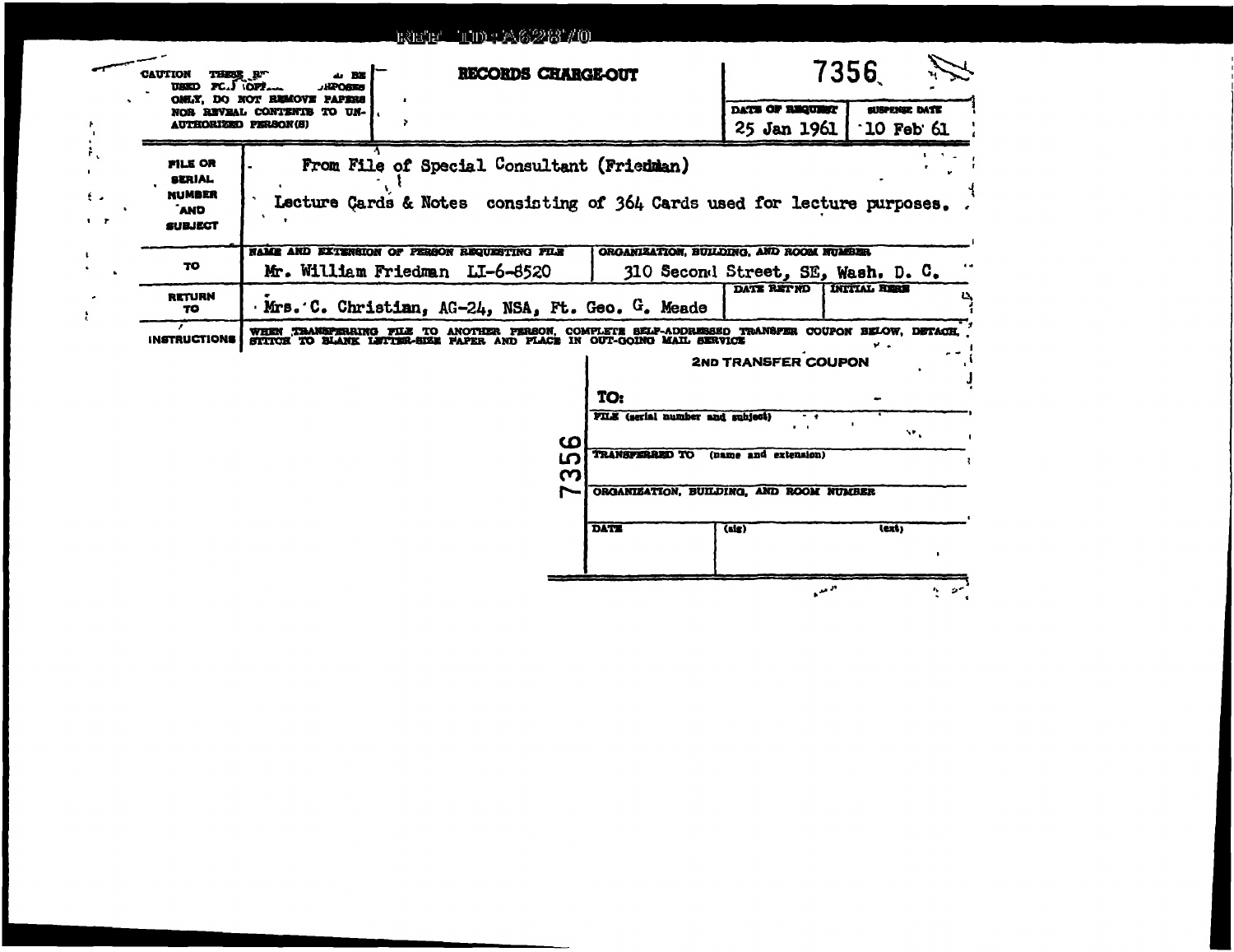#### **REE ID: A62870**

 $\hat{\mathcal{F}}$ 

支 Ø

 $\mathbf{r}_i$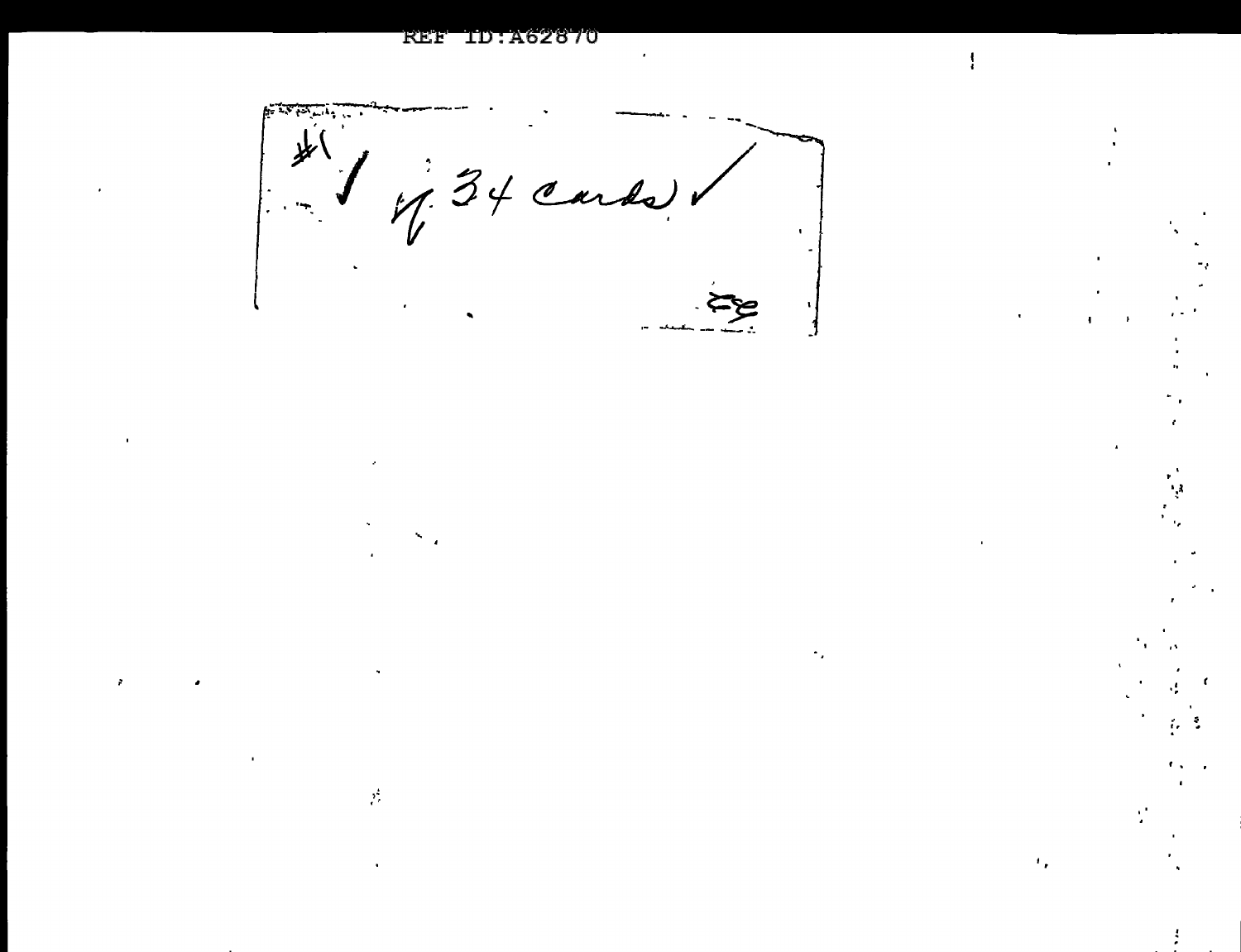

REF ID:A62870<br>Cryptography and cryptanalysis go back to the dawn of the invention of writing, but we won't have time here to go back quite that far, even though the story is very interesting. But I must tell you right off that these two subjects, cryptography and cryptanalysis, are, of course, very closely related - in fact, they may be regarded as the two faces of the same coin. Explain/ Now may we have the first slide, please?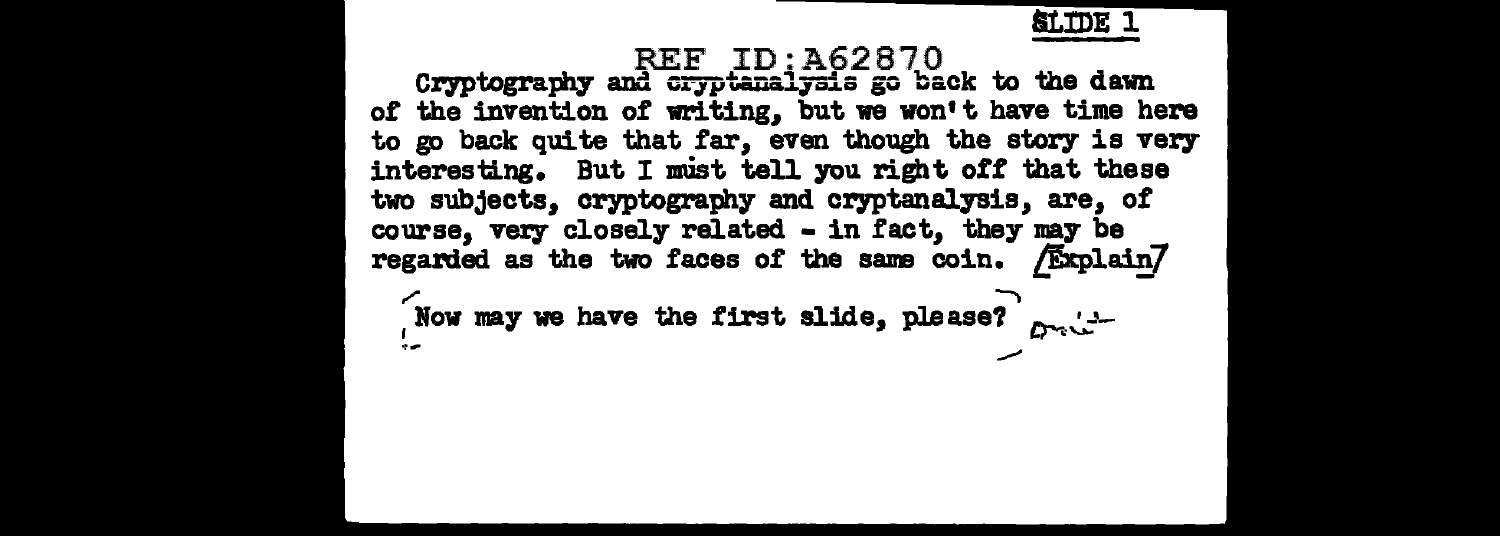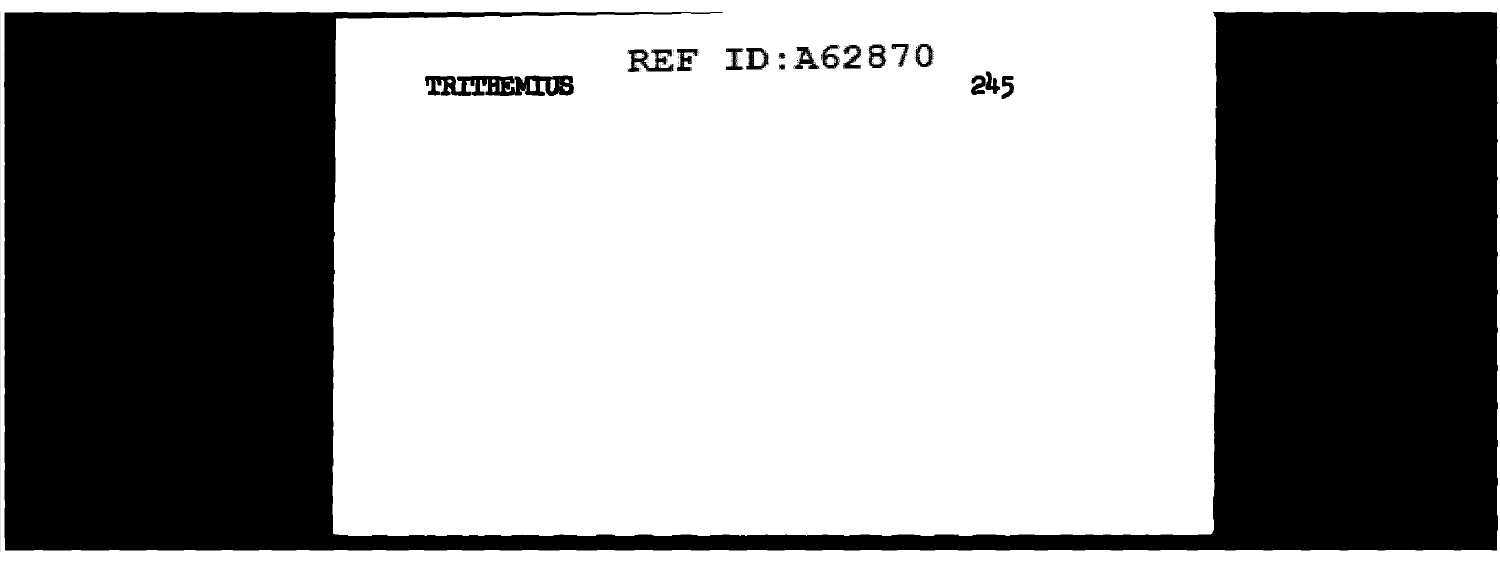LECTURE

## REF ID:  $A62 \frac{0.20}{1000}$  slips 6.21

The syllabary used by Thanas Jefferson (Extract from decoding section)

/That all 'round genius also may be regarded as being the first American inventor of cryptographic devices -- as will be discussed later. $7$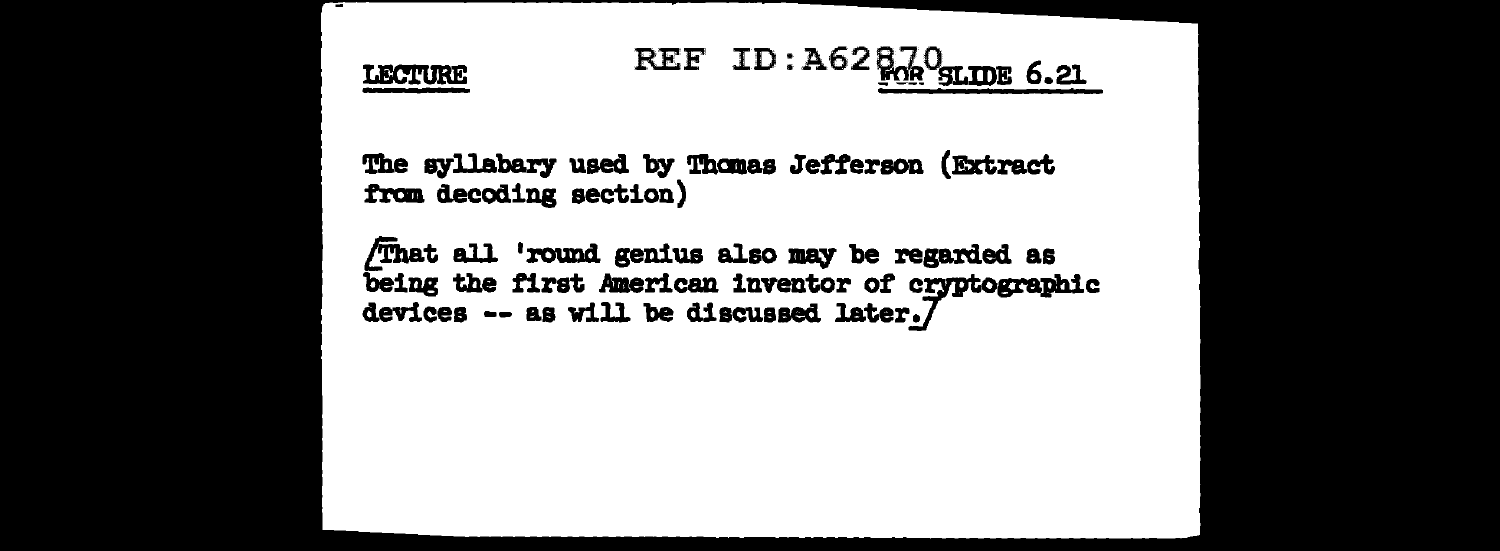LECTURE NOTE  $-$ **REP** temply  $1$ <sub>6</sub> 28  $\frac{1}{10}$  I -- and COMINT

Recall I said when U.S. entered in 1917 had no cryptologic organization. The French, German, and Austrians had organizations which had been functioning many years. Russians had, too, but coordination was poor! Tannenherg -- British had none but built up •Room 4on -Earl *ot* Halifax evaluated its work:

"To Room 40 the country" owes an immense debt or gratitude -- a debt which at the time, at least, could never be paid. Secrecy was of the very essense of its work, and never was secrecy more successfully observed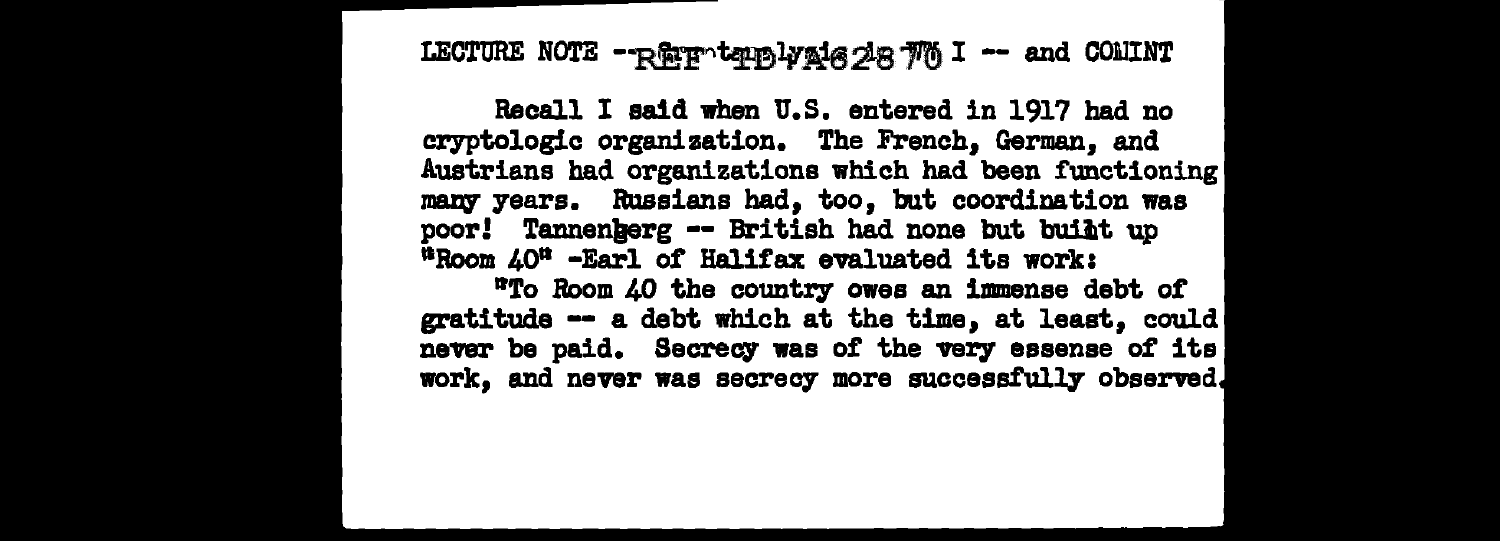## REF ID: A6287 SLIDE 169

(Portrait - Collange)

Cryptanalysis and the average layman's imaginative picture of a cryptanalyst!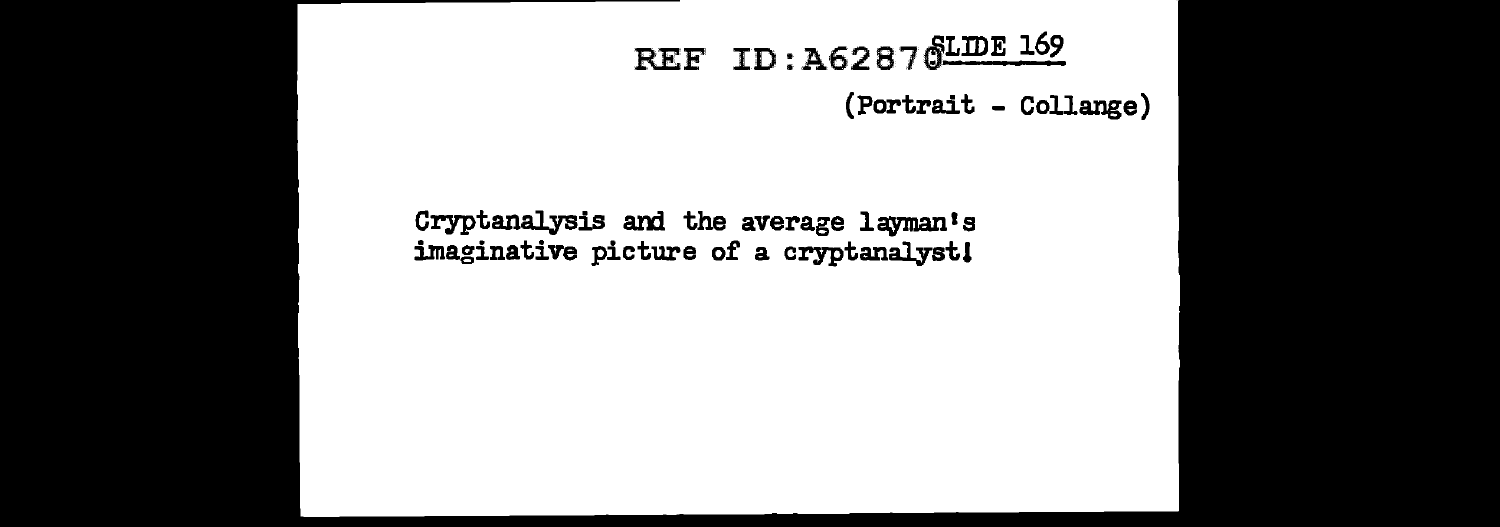#### REF ID:A62B70

 $\mathbf{v}$ 

Marshall - Dewey correspondence - TIME Magazine

 $\mathbf{r}$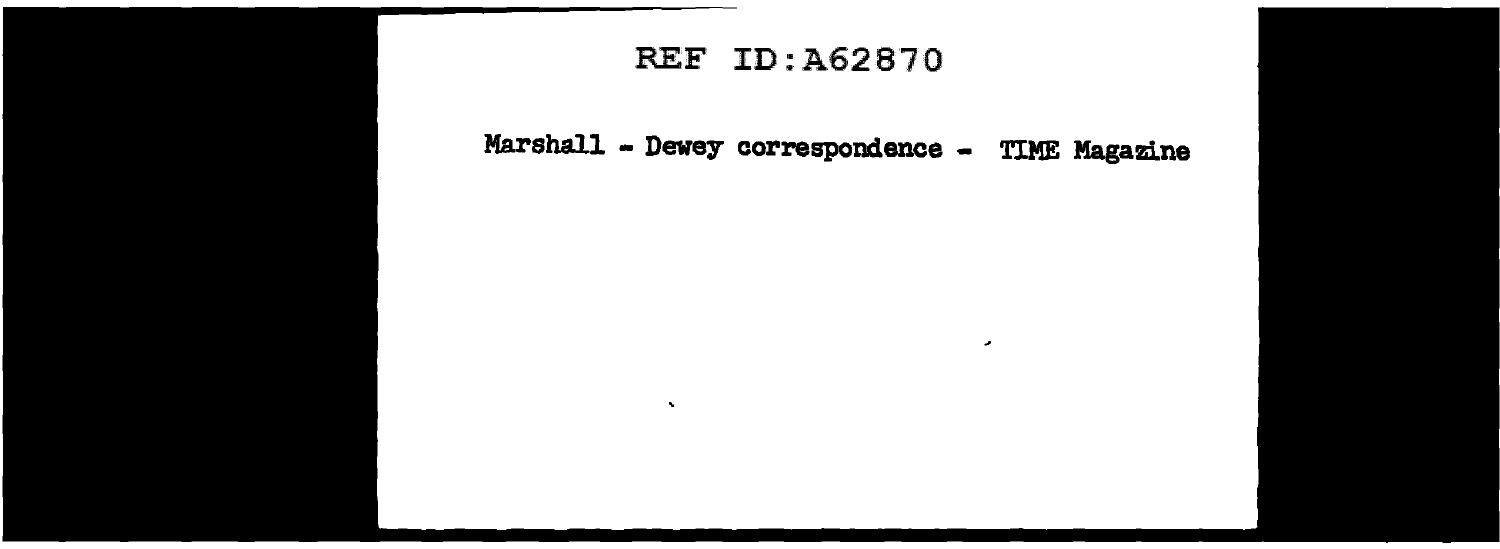

Magic Machine

 $\sim$ 

 $\bullet$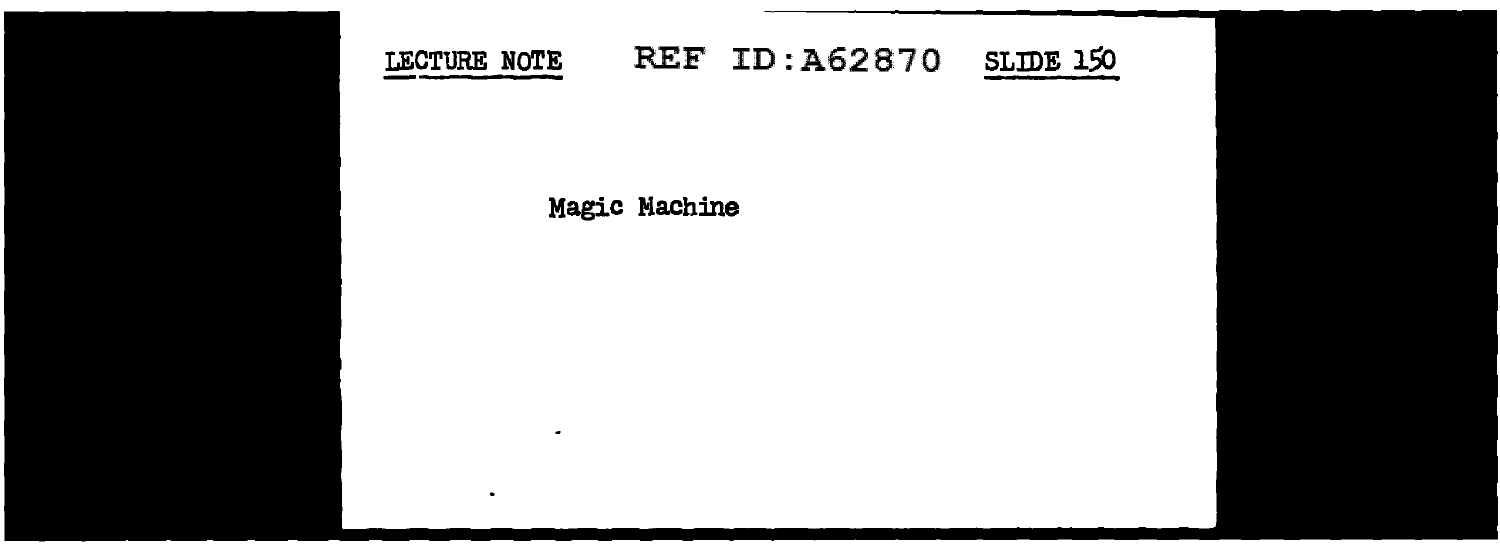REF ID: A628700R SLIDE 131 **LECTURE** 

The Riverbank "Polyalphabet" -- the first cryptanalytic aid.

No use of AT&T machines to compile DFC's (1921-22)]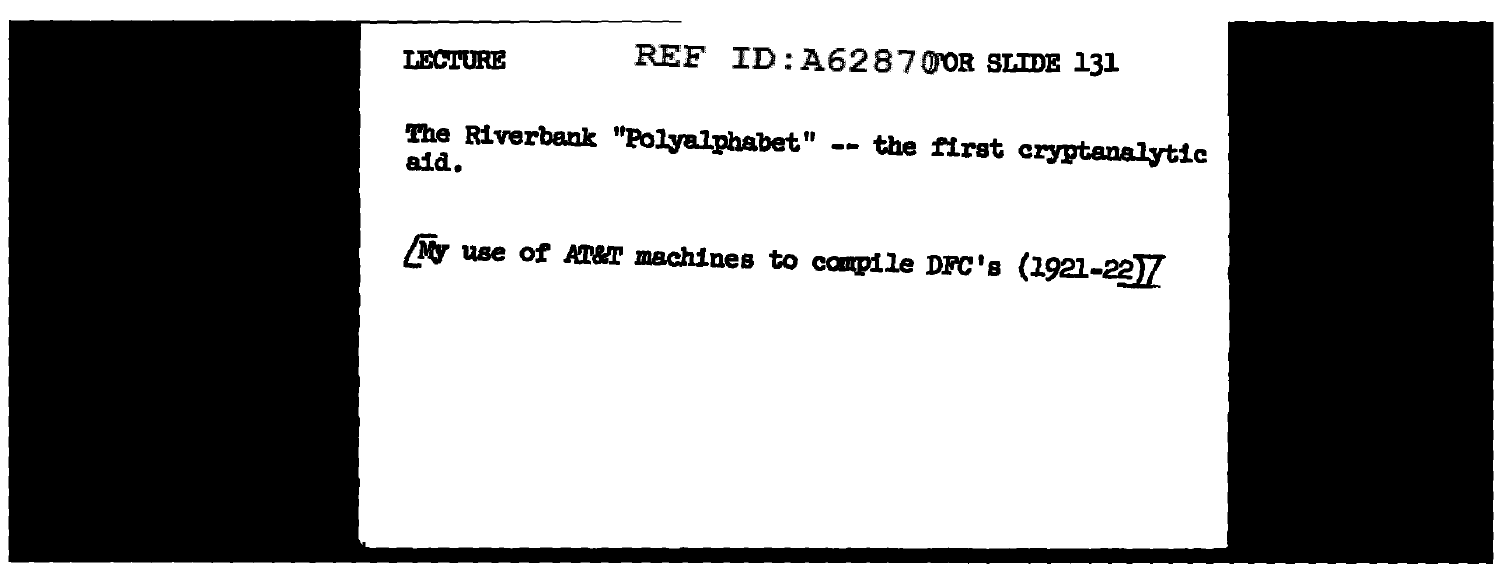# REF ID:A62870<sup>SLIDE</sup> 134

My memo begging for one set of IBM, dated 30 Oct 1934.

 $\sim$ 

 $\sim$ 

 $\bullet$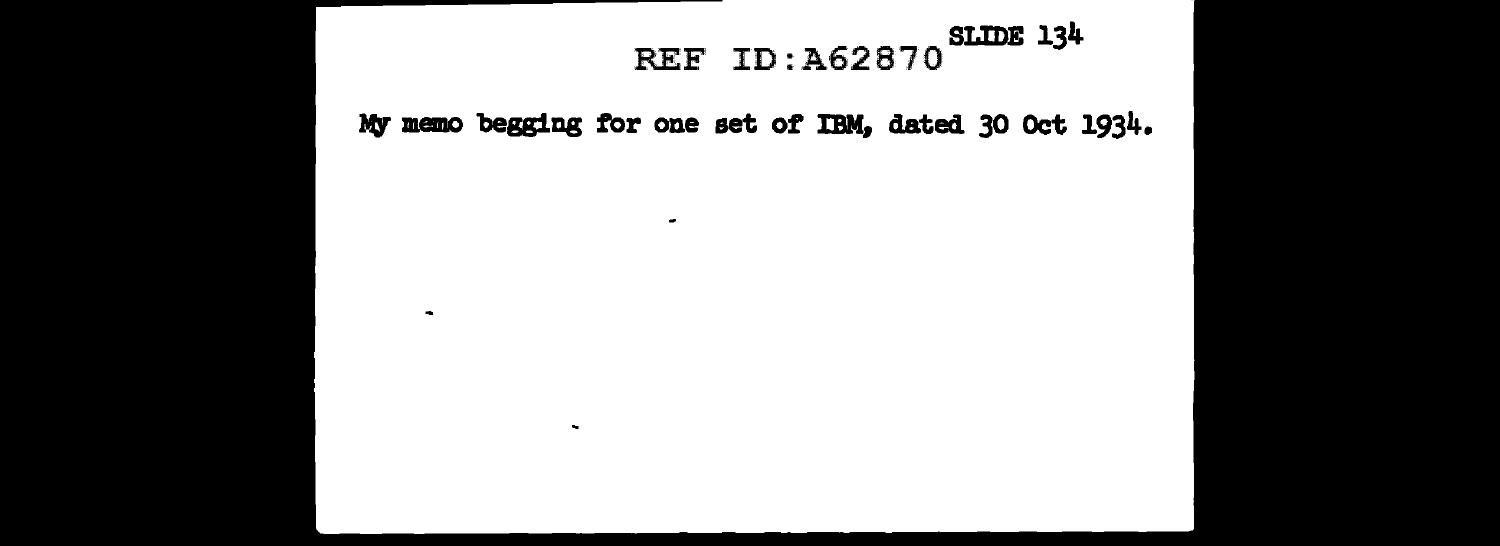#### LECTURE NOTE

## REF ID: A62870 135

The IBM contract, dated 12 Nov 1934:

Just one half month later - a remarkable record. The memo must have been pretty potent medicine!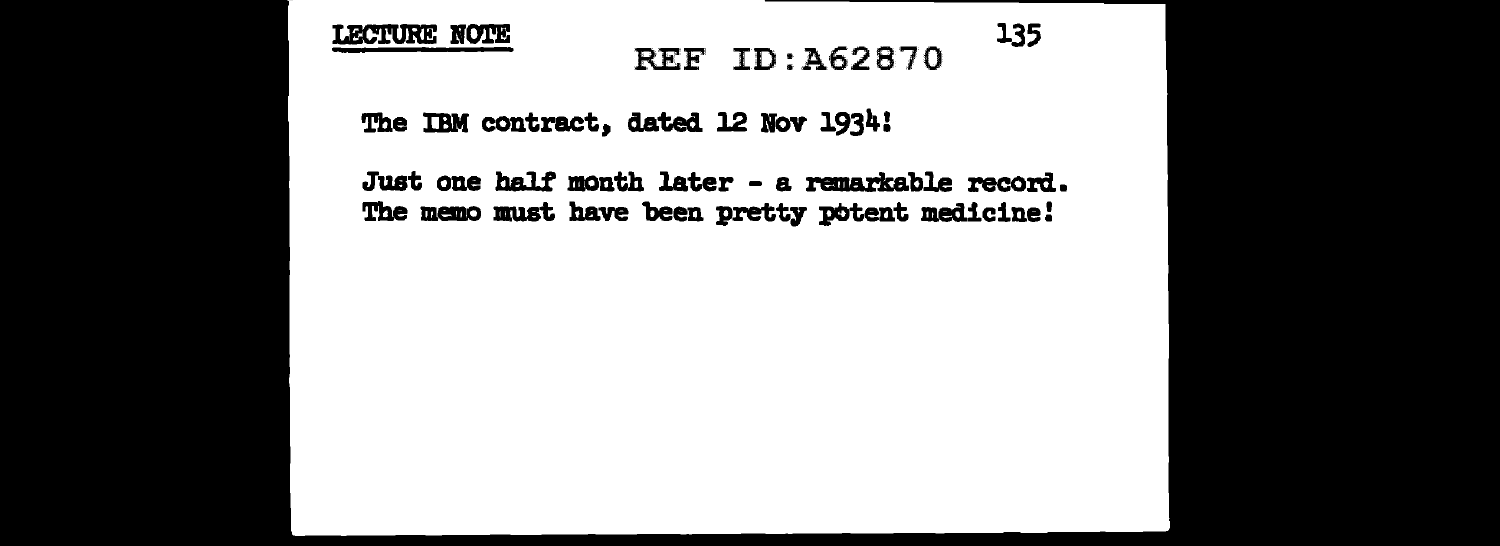## **REF ID: A62870**

141

One wing of IBM installation in WW II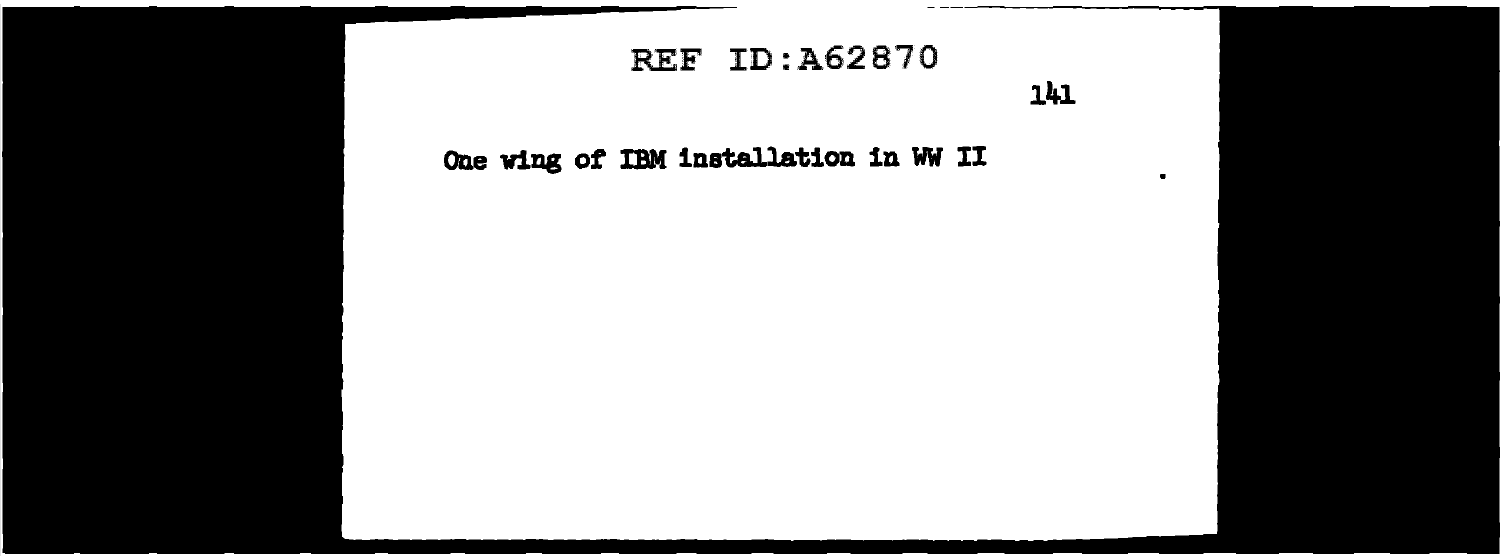## **REF ID: A62870**

145

An analog.

(This was for JAS system (Jap MilAtt)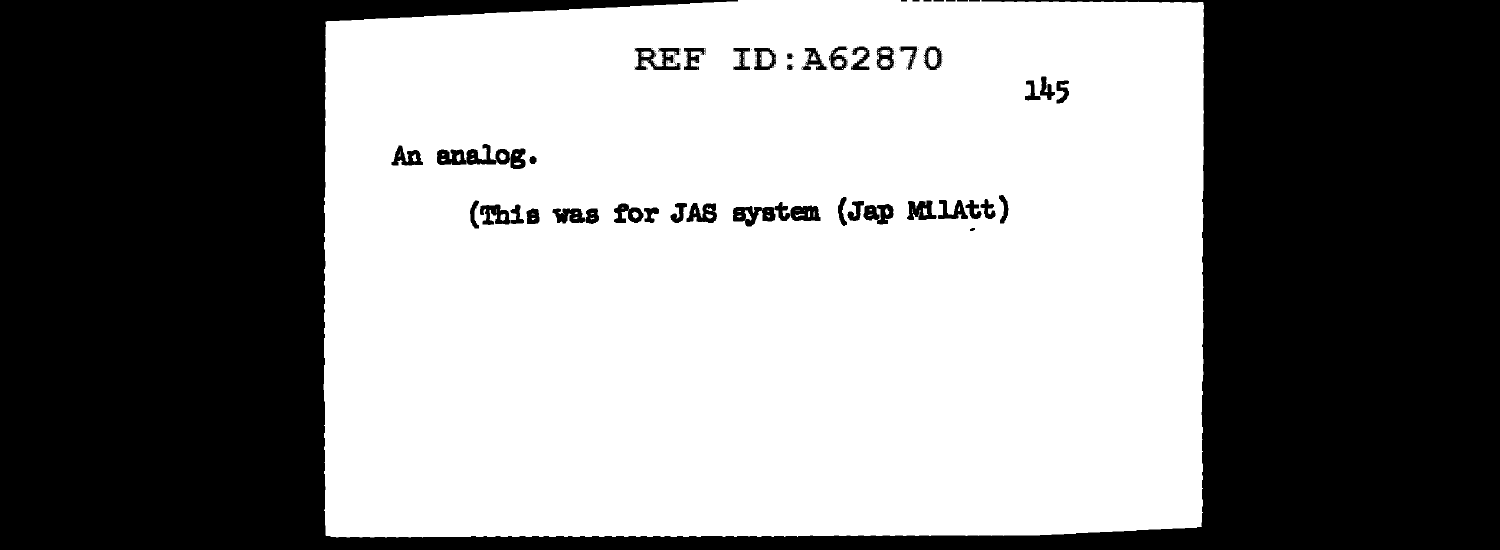CÀRN Extracts from: "GREEN ODDutAG2BTaDelligence, dated April 1946.

"Signal intelligence was a chief source of information An the German Army. In the eastern theater, where there was offensive warfare primarily, the signal intelligence service was well-organized with well-defined purposes. efficient personnel, and adequate equipment. In the course of the campaign, it was reorganized to exploit to the fullest the success already experienced, and, by 1943. there existed a complete and smoothly functioning machine sufficient to meet all demands."

\* \* \* \* \* \* \* \*

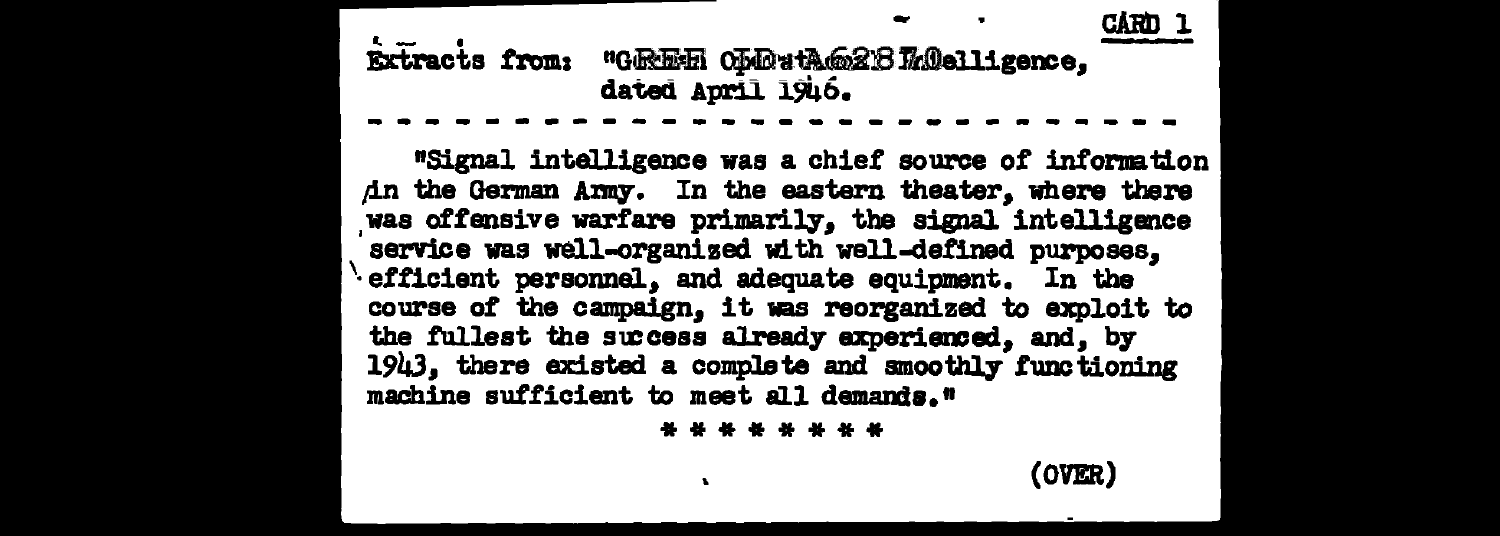"Most of their spignal interaces's suppers came from low<br>echelon traffic. Armored and artillery radio nets passing operational traffic were followed closely and were one of the chief sources of signal intelligence. Artillery radio nets were given first coverage priority. Apart from messages intercepted in code or in clear. signal procedure, peculiarities of transmitting, and characteristics of Allied radio operators provided enormous assistance in helping to evaluate signal information. The Germans noticed that call signs were often the same for a unit over long periods and that even frequencies remained unchanged for weeks at a time.

Much tactically important information was drawn from the enemy Air Force liaison net. It was assumed that an

CONTINUED ON CARD 2)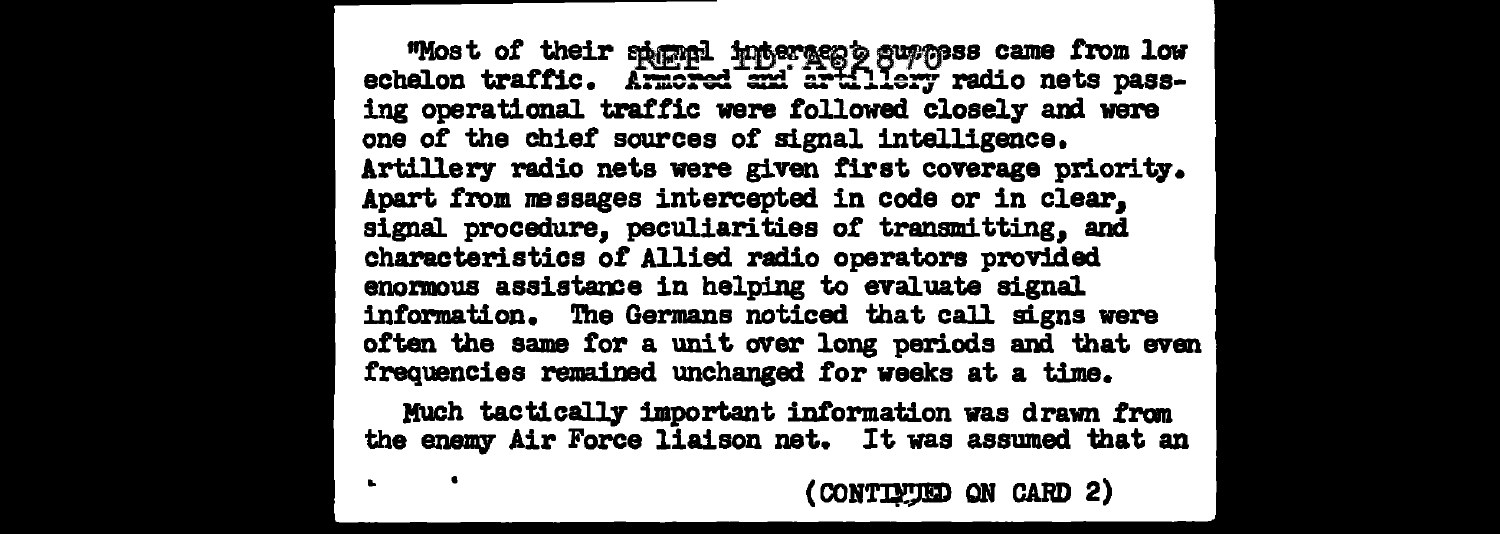REF ID: A62870

independent net served all Air Force liaison officers attached to the various headquarters and once one *ot*  these stations had been picked up and identified, it could be used *to* trace all other stations over a considerable area. Air Poree traffic dealing with bombing targets was intercepted by Air Force units, and was sent through liaison channels to Westem Theater Comnand. From here, over a network going down to divisions, the information would be flashed to all Army formation headquarters. Receiving sets at all levels, including division, were tuned in continually to this broadcast frequmc7. *n* 

\*\*\*\*\*\*\*\*



**CARD**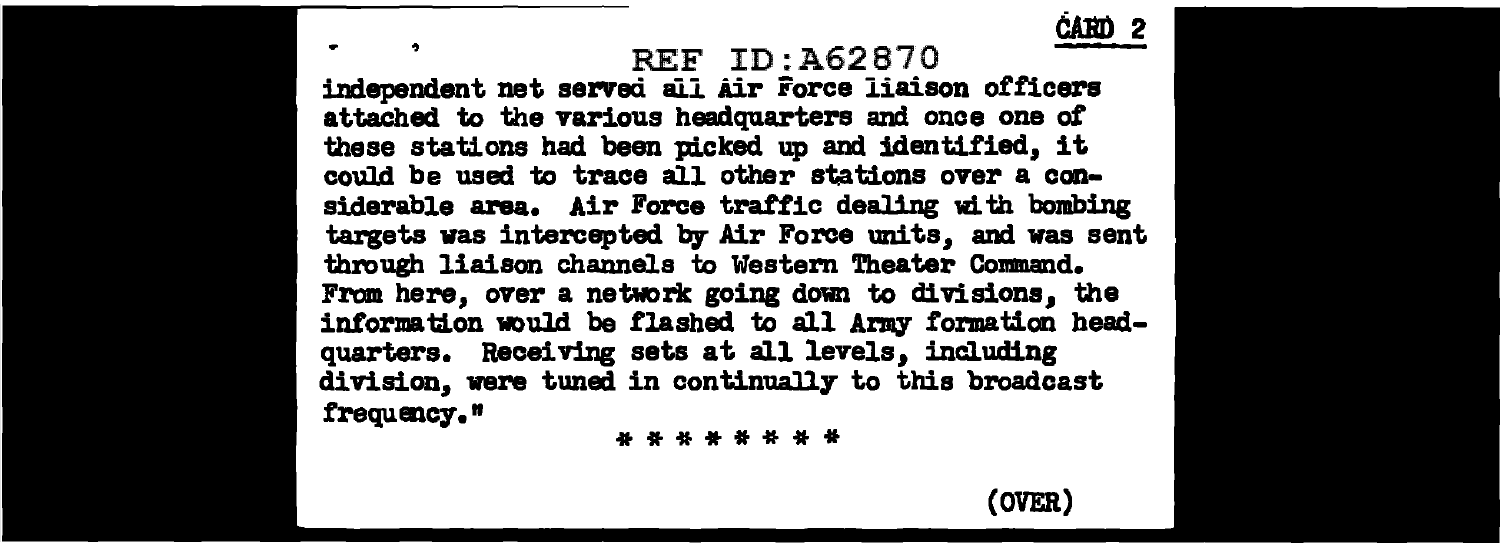"Importance of Signal Hutching angle of the Invasion  $(Nonmandy)$ .

During the invasion, the G-2s in the West drew about 60 percent of the operationally important information from signal intelligence. The remaining 40 percent was derived from all other fields of intelligence. The amount of information decreased during the months of mobile warfare. During the retreat, al though the possibilities of obtaining information became less frequent. the amount of information from signal intelligence remained high. Most of the information was deduoed from the organization of enemy radio traffic networks. from decoded messages, and from the radio nets of the enemy Air Force liaison officers who were attached to ground (CONTINUED ON CARD 3)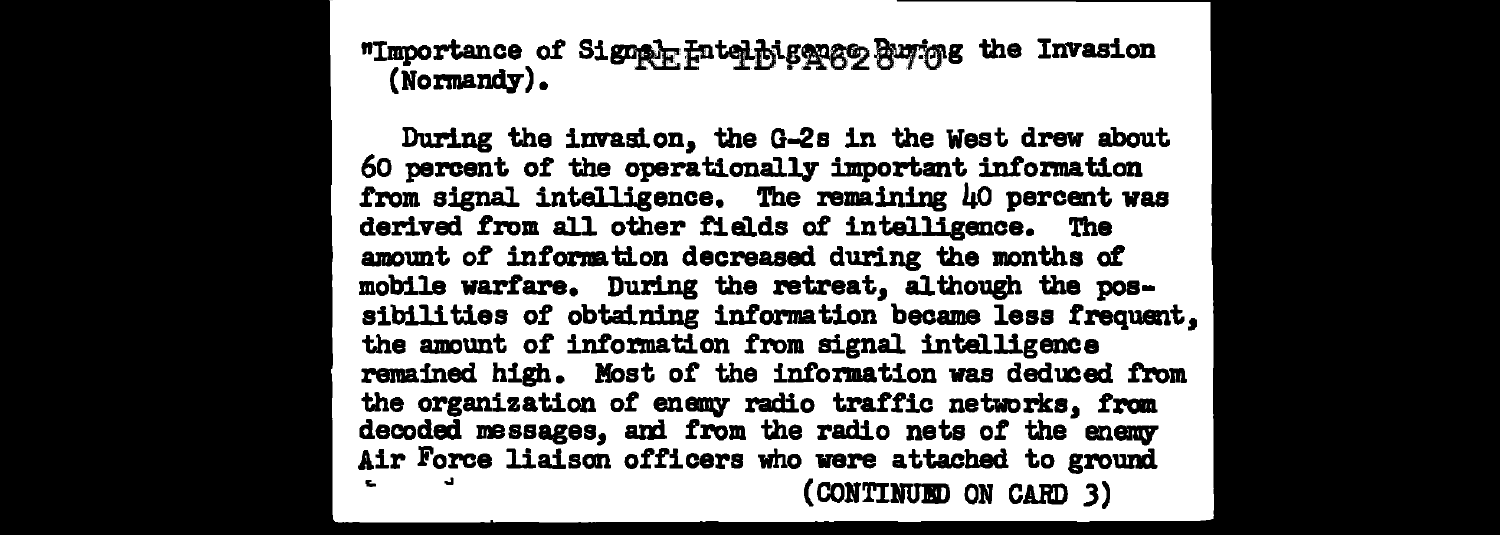

CARD 3<br>REF ID:A62870 **CARD 3**<br>troops. Based upon this information the evaluation center of signal intelligence often came to conclusions which, at first, sounded hypothetical to the operational command and were therefore doubted. In 90 percent of all these cases the events verified the signal intelligence information so that eventually more credence was given to its conclusions."

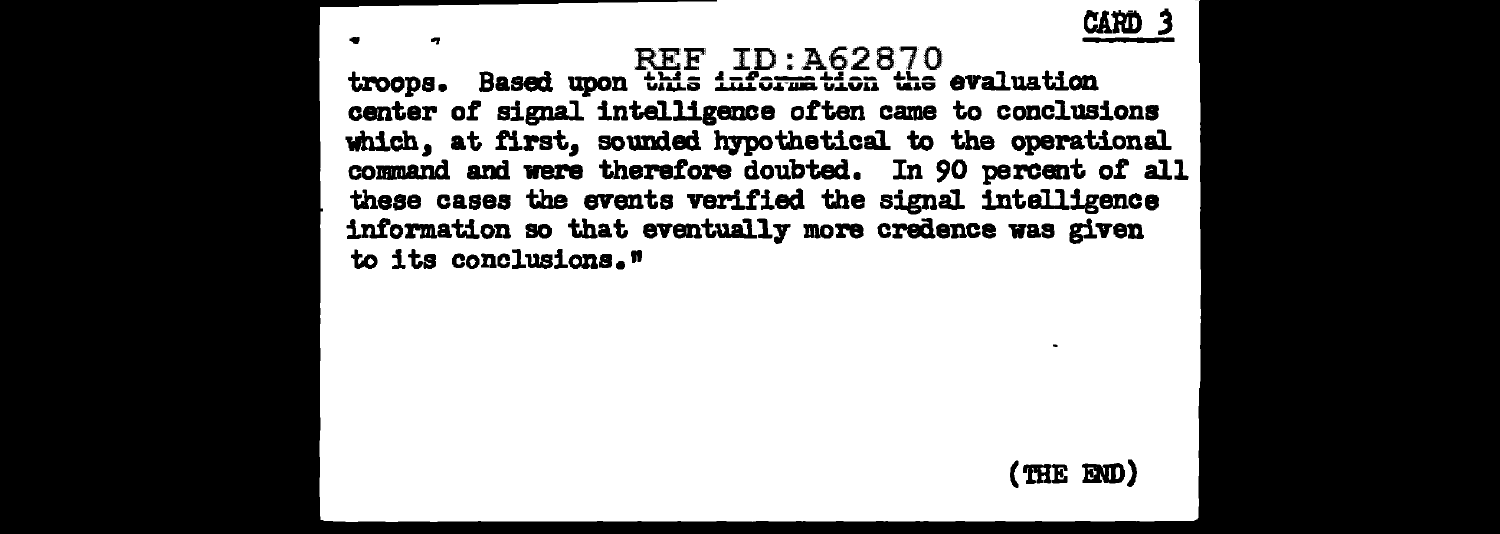## REF ID:A62870 **<sup>195</sup>**

**The Analog for Jap "Green"**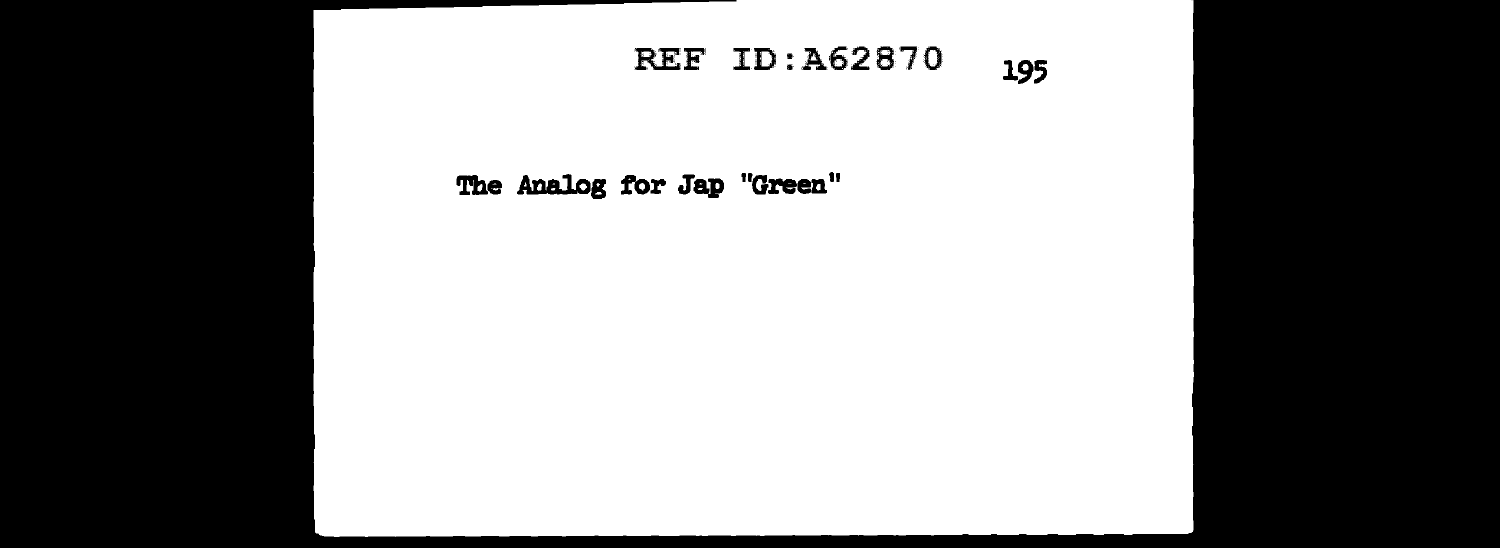## REF ID: A62870 137

**A "brute force" machine.**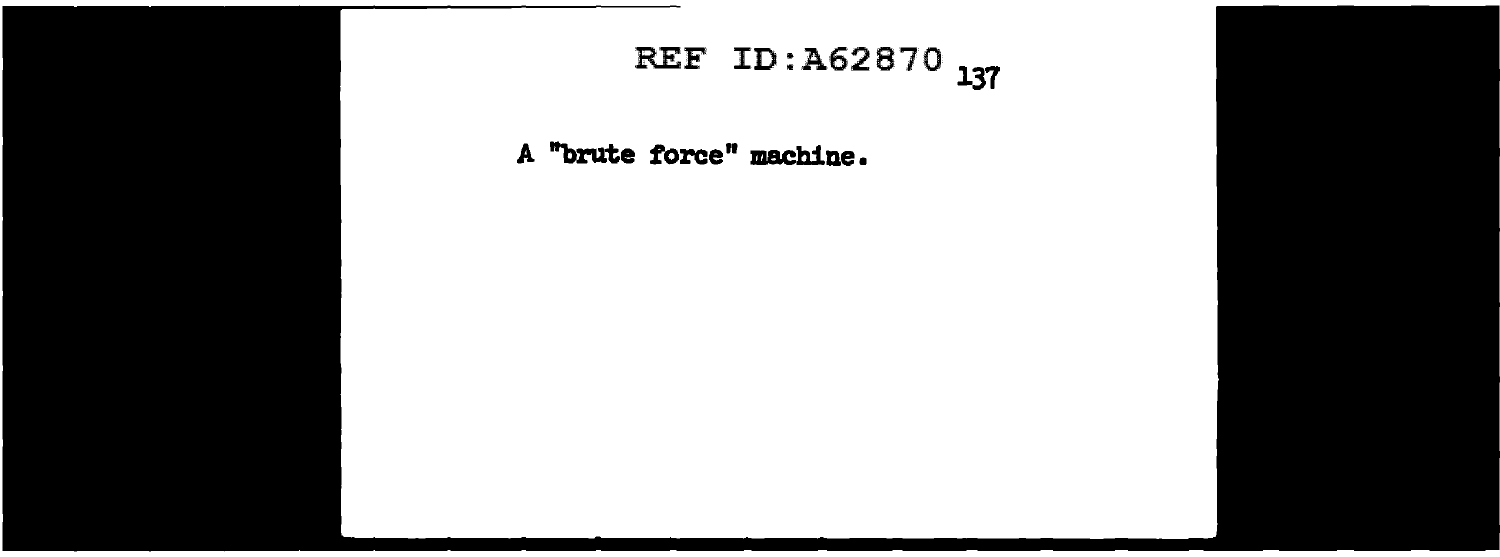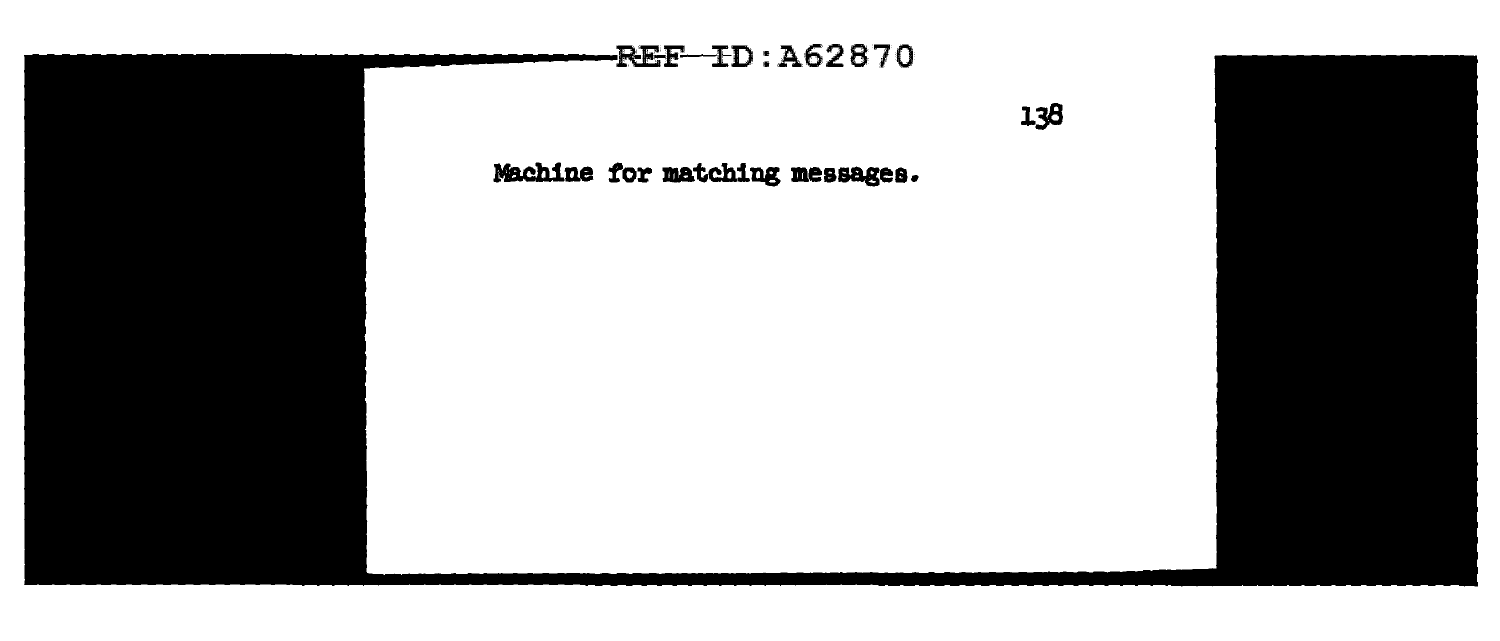#### LECTURE NOTE **REF ID: A62870**

140

The "Camel"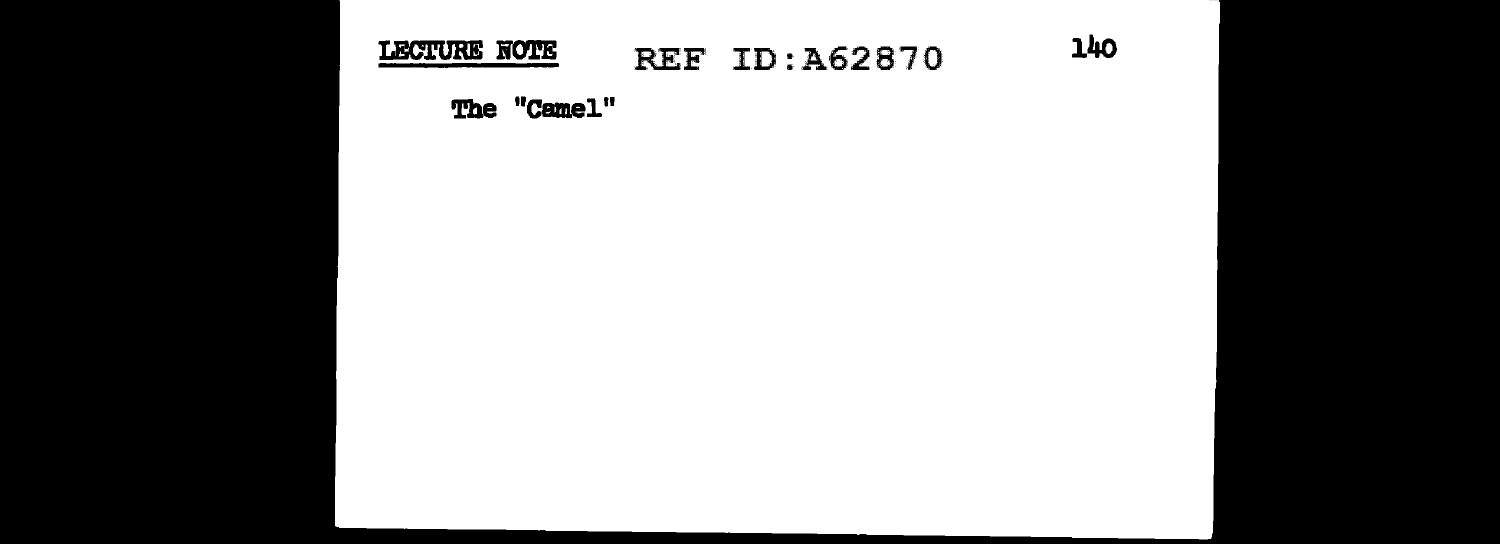## REF ID:A62870 , 143

The "Auto-scritcher"

 $(Rodin - the "Thataker")$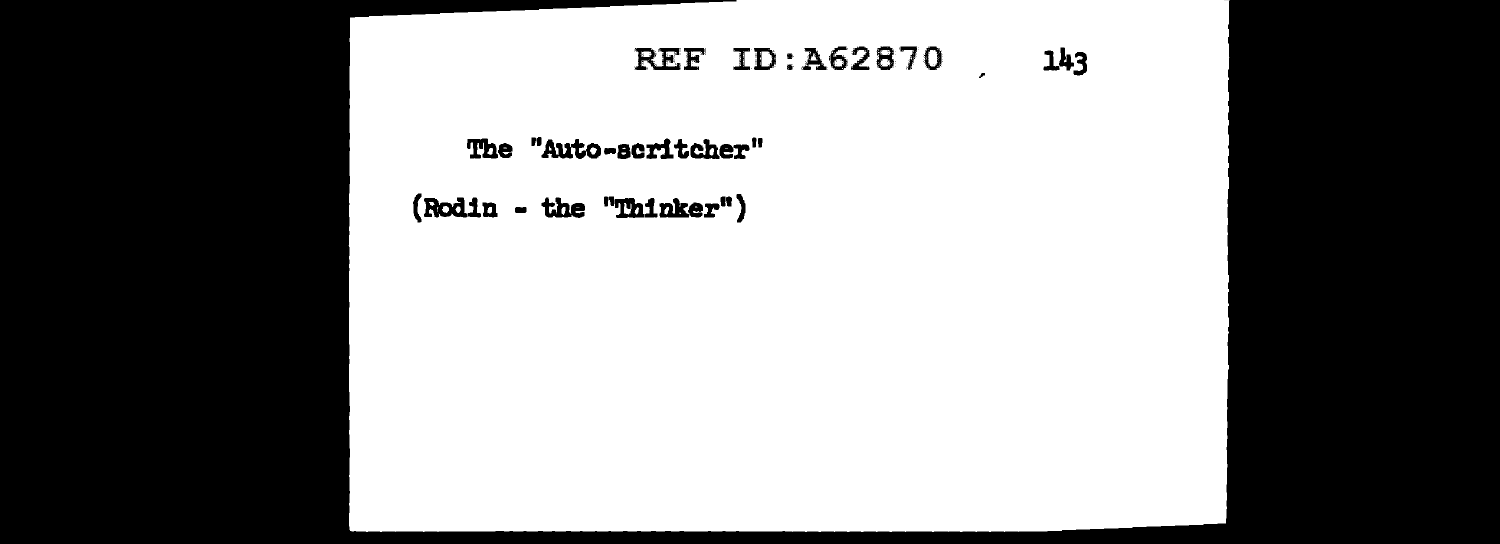# REF ID:A62870 146 **•Camel Code Indicator"**  $\bullet$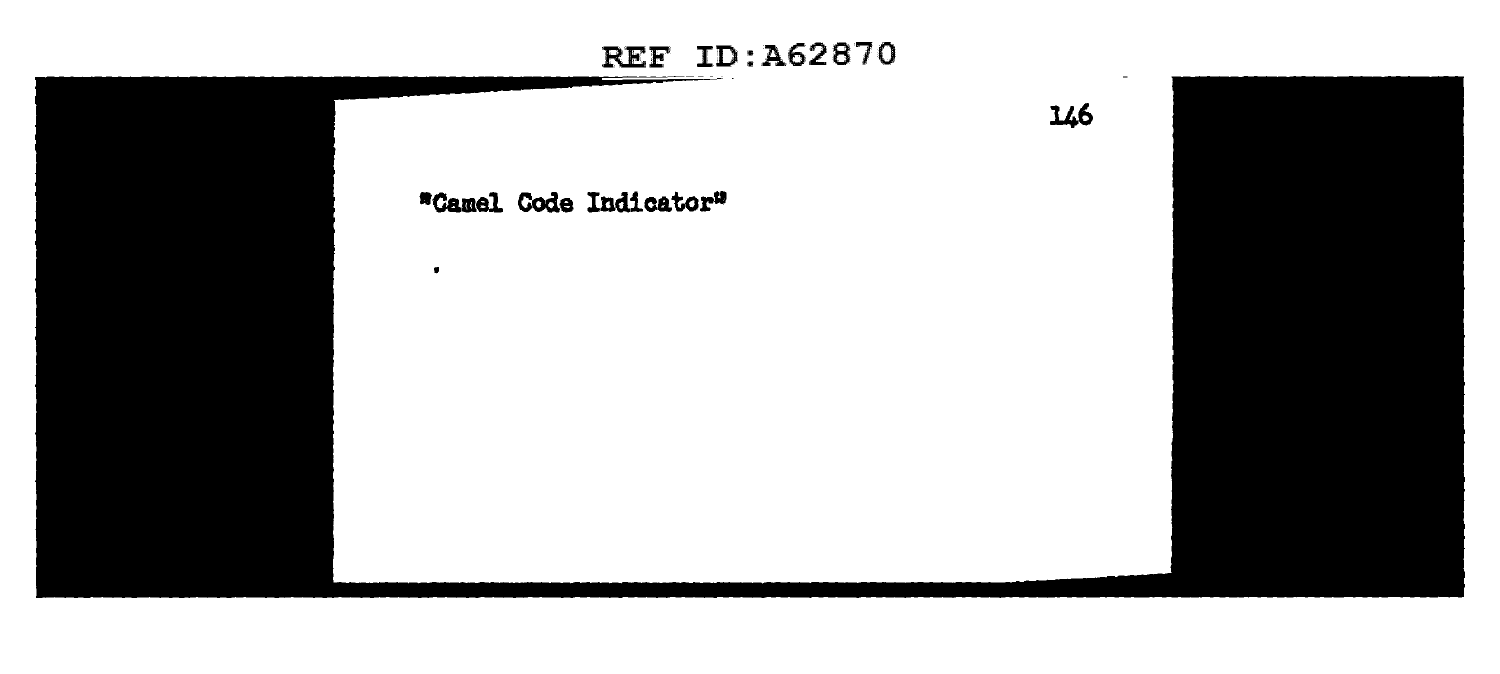## REF ID: A62870 139

Unit for deciphering message texts.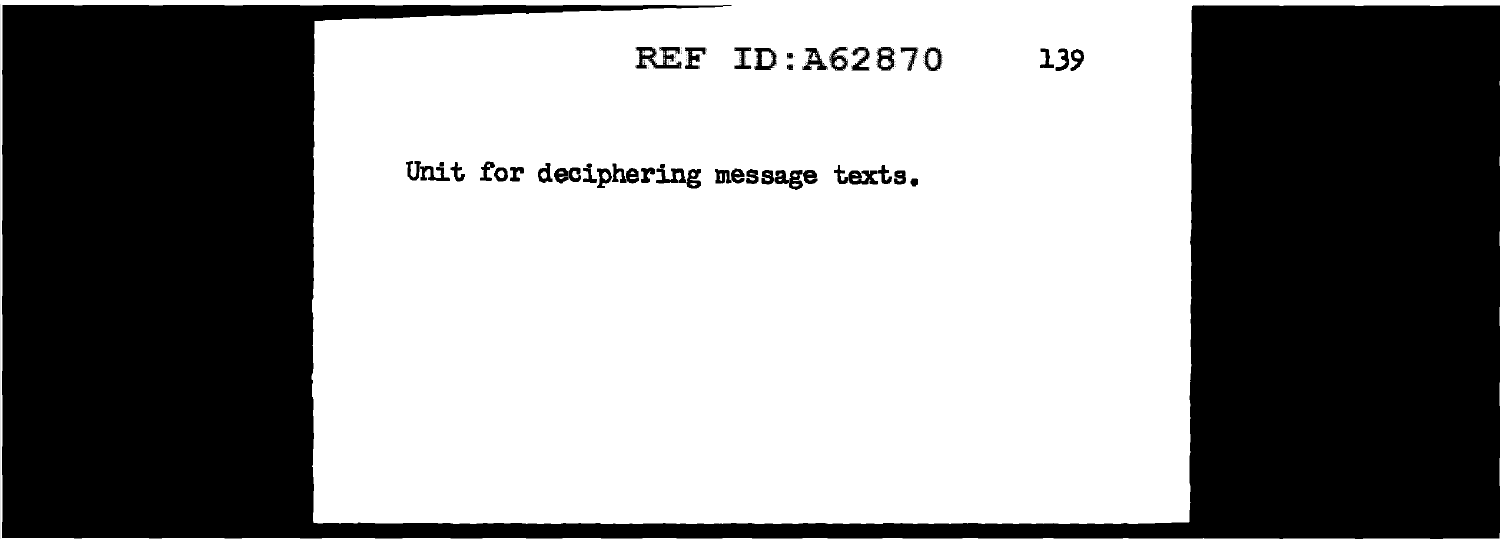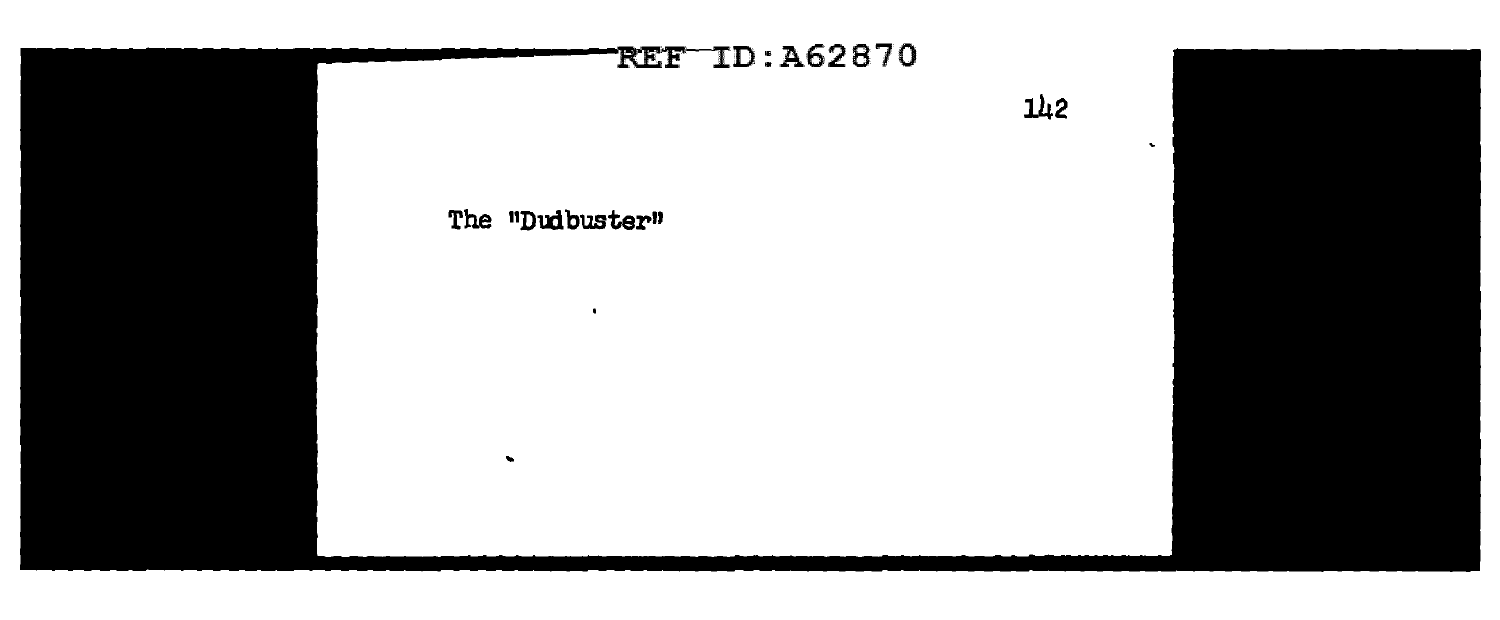#### LECTURE NOTE REF FOLT DUPCY 65287 (O secrecy

.

"Importance of secrecy has been long known for it is quite obvious, but its real significance is not well appreciated. The veil of secrecy cannot be removed simply because events are long past."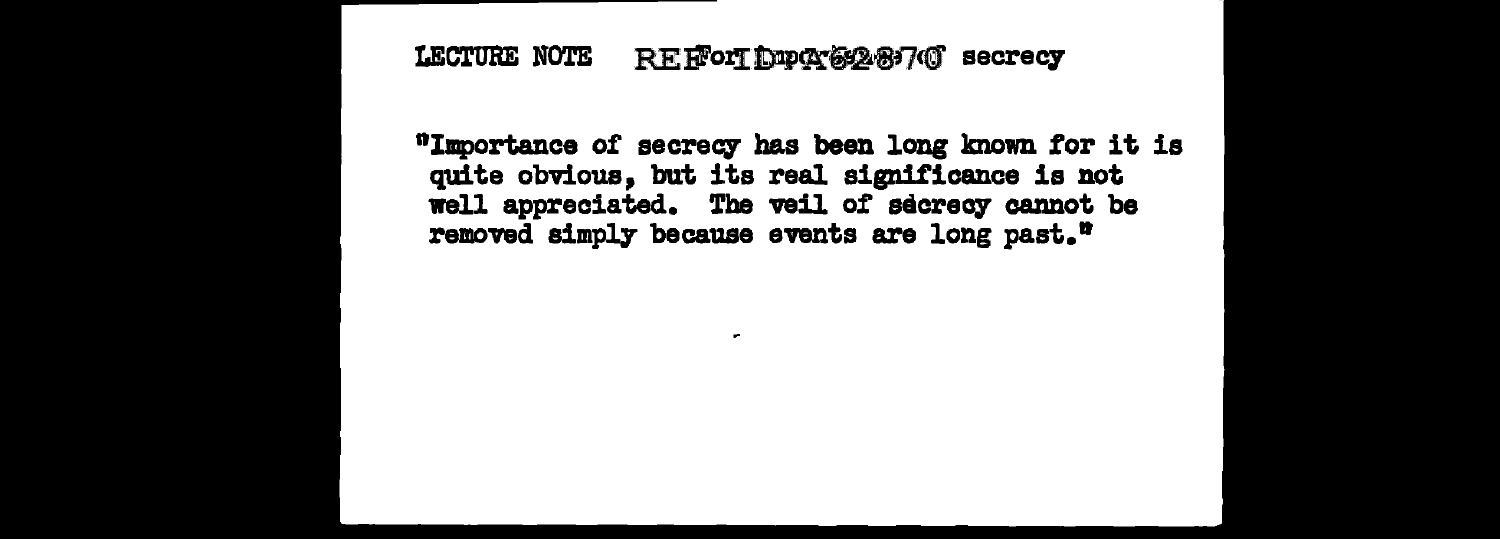Extracts from: "Results of Axis Analysis of  $(CAND 1)$ United States Communications as flaveled by<br>TICOM and other Sources of Intelligence." - Vol. C -German Traffic Analysis of United States Communications dated 16 August 1946.

"a. "Colonel FRIEDRICH, head of the Signal Intelligence Agency of the Air Force High Command (OKL/LN). had a very poor opinion of allied security, and said that Allied signals were careless to a degree that would not have been tolerated by the German Armed Forces. He agreed that. with the material superiority in possession of the Allies, this lack of security did not make any difference in the outcome of the war. He felt, however, that if the Allies had not been in that particular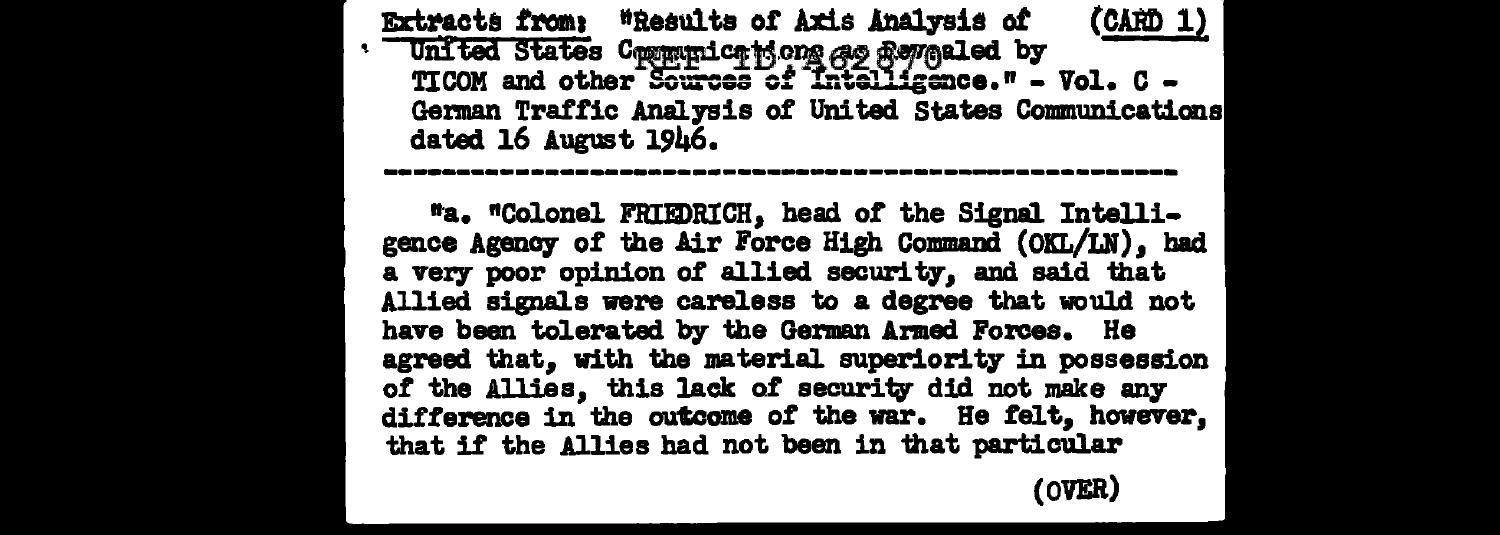position the story would have been quite different."<br>(Chapter III, paragraph-13] Page 220370

#### \* \* \* \* \* \* \* \*

"c. From the intercept of plain text and other traffic of the United States Army, the Germans had a complete picture of our army organization and even names of officers down to Captain, their units and locations. Ninety-five percent of the information contained in a manual issued to the German troops on the organization of the American Army was gained from radio intelligence. American nets were identified by solving traffic, by operators' characteristics, and by captured Signal Operating Instructions (SOI's). Up until December 1944 our Army Call Sign Book had been almost completely reconstructed with the aid of (CONTINUED ON CARD 2)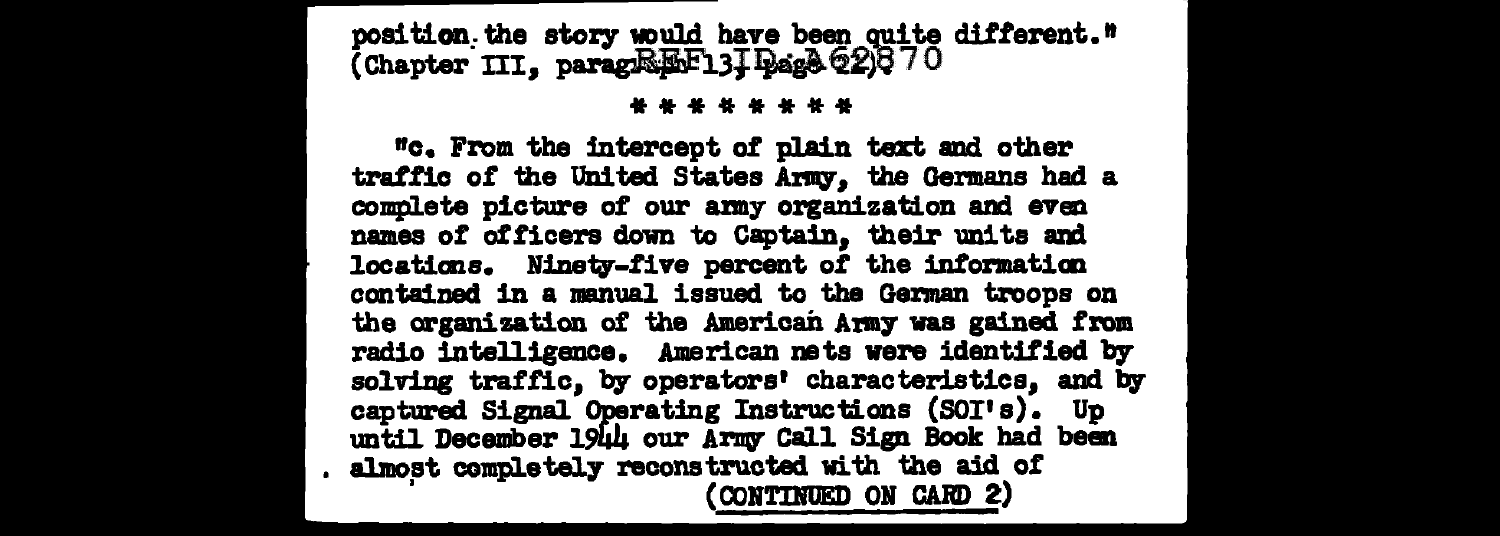## CARD 2 captured sequence BEGFtsID: (2023627 911, paragraph 14. page  $2.$ )

#### \* \* \* \* \* \* \* \*

"d. "Colonel METTIG, cipher expert of the Signal Intelligence Agency of the Supreme Command Armed Forces (OKW/Chi), stated that it was not at all surprising that some Converter M-209 and American Strip traffic was read by the Germans, since mistakes in the use of these systems were made in one out of every three messages." (Chapter III, paragraph 14, page 22.)

#### \* \* \* \* \* \* \* \*

"f. Although the traffic transmitted by Allied observation posts was sent in clear and transmitted by radio sets using low power, it was frequently audible **OVER)**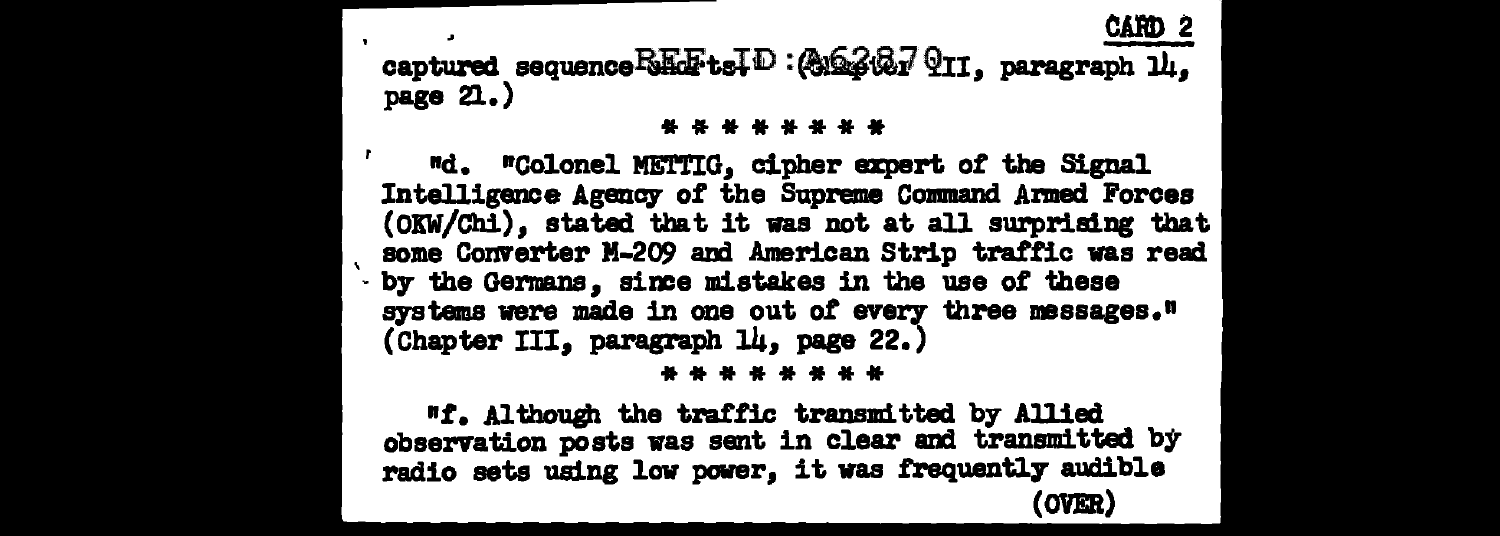to the Germans and intercepted by them. This traffic was concentrated upon Fy munitant 228 morators, for then the Germans had time to institute evasive action." (Chapter III, paragraph 14, page 23.)

**. . . . . . . . .** 

"g. American radio and radio-telephone traffic afforded a greater amount of data to German traffic analysts than did the British traffic. Colonel GRUBE. chief of Telecommunications of the Signal Intelligence Agency of the Supreme Command Armed Forces (OKW/Chi) stated that United States radio security was generally good on tactical nets but that supply and liaison nets gave everything away, including United States order of battle and intentions." (Chapter III. paragraph 14. page 23.) \* \* \* \* \* \* \* \*

(CONTINUED ON CARD 3)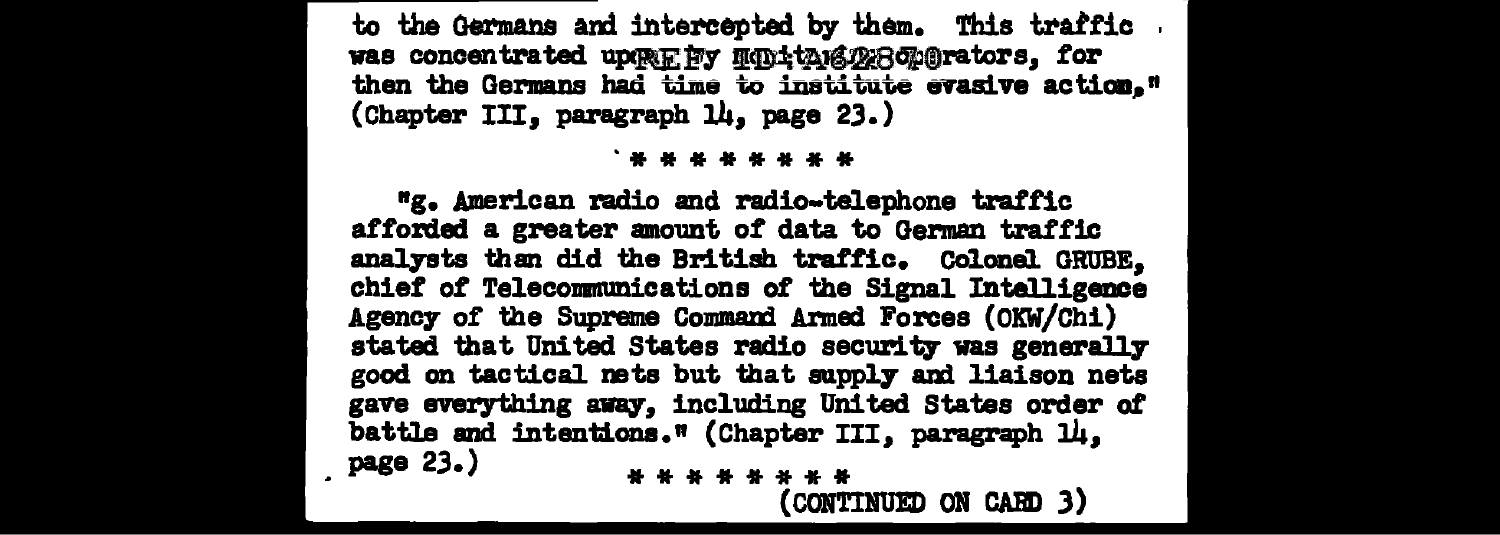"1. From the c.RE.EssI.E.trA.62.8 mlch the United States 8th Air Force handled its radio traffic. Lt. Martin LUDWIG. an expert on Allied air order of battle. said 'It can be stated that no attack of the 8th Air  $^\backprime$  Force came as a surprise. General advanced warnings were given some hours before the raids'." (Chapter III. paragraph 14, page 25.)

#### \*\*\* \* \* \* \* \* \*

"t. Lt. Colonel METTIG, of the Signal Intelligence Agency of the Supreme Command Armed Forces (OKW/Chi) said that traffic analysis by the Germans during the landings by the Allies in North Africa was not successful and did not reveal the approach of the landing forces. The approach was carried out in complete radio (OVER)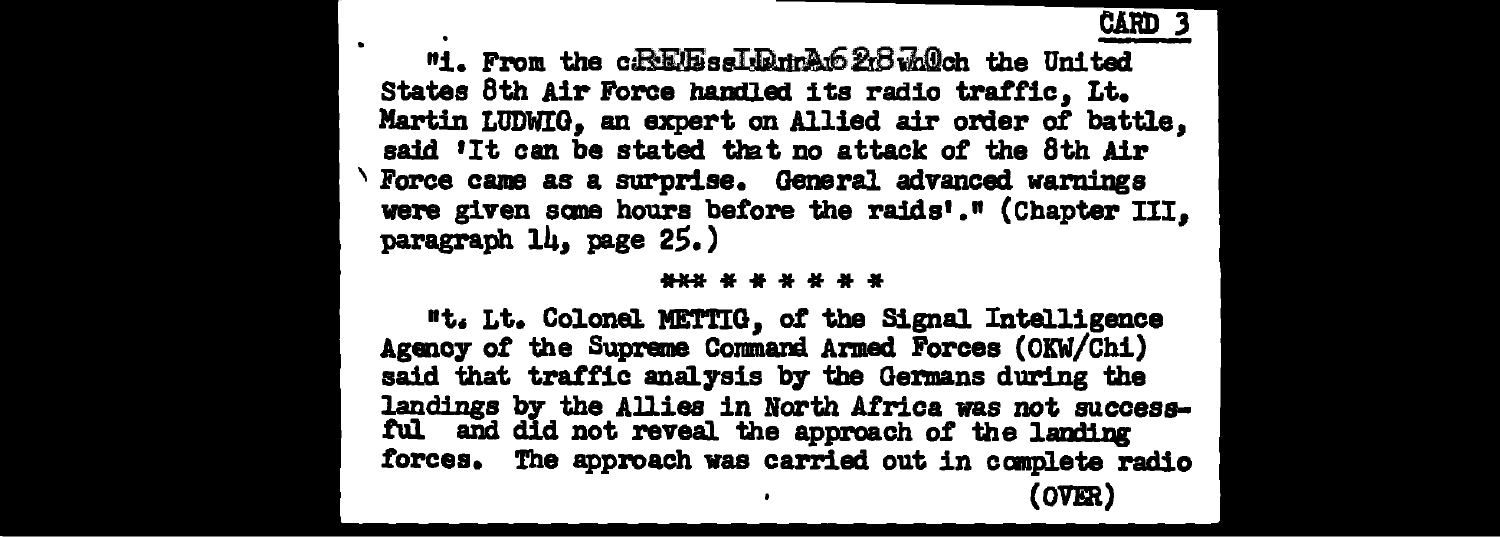silance and took the Germans completely by surprise. The German Navy, saper Film . was 208 7 mme for the lack of success, but he did not explain just how the Navy was responsible." (Chapter V, paragraph 28, page 109.)

#### \* \* \* \* \* \* \* \*

 $^{\prime\prime}u_{\bullet}$  ..........

#### .................

The greatest success achieved by Col. MUEGGE in the whole African campaign occurred in March 1943 when he intercepted an American order to some small American units to maintain complete radio silence until 2200 hours on 17 March. Col. MUEGGE realized that this meant preparations for a big move, so he promptly went to<br>KESSELRING's Chief of Staff, who would not listen to him. The Chief of Staff had no faith in radio ( CONTINUED ON CARD  $\mu$ )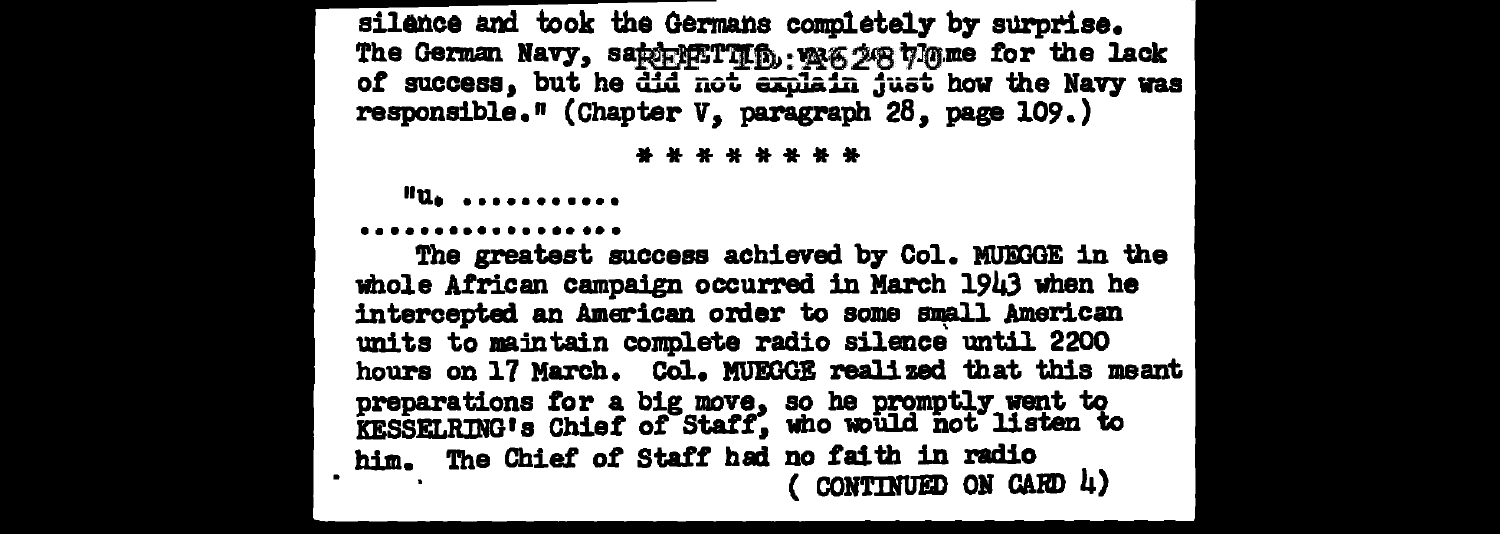## CA.Rn 4

• intelligence. Col. REEGE Pat A & 27 Dig to convince the Chief of Staff and, returned to his station. where he heard a second, and later a third message, ordering radio silence until 17 March. He went back to KESSEL-RING's headquarters, this time forcing his way into KESSELRING1 s own office to report to him in person. KESSELRING listened to him and the next day flew from Sicily to Africa and made complete plans for a defense in case the Allies did make a move. Col. MUEGGE said he actually prayed the Allies would attack, and on the night of 16 March they did attack. This was the greatest German success achieved by Col. MUEGGE's outfit, and in his estimation was derived solely from careless Allied. radio procedure." (Chapter V, paragraph 26, page. 116.)

\*\*\*\*\*\*\*\* (OVER)

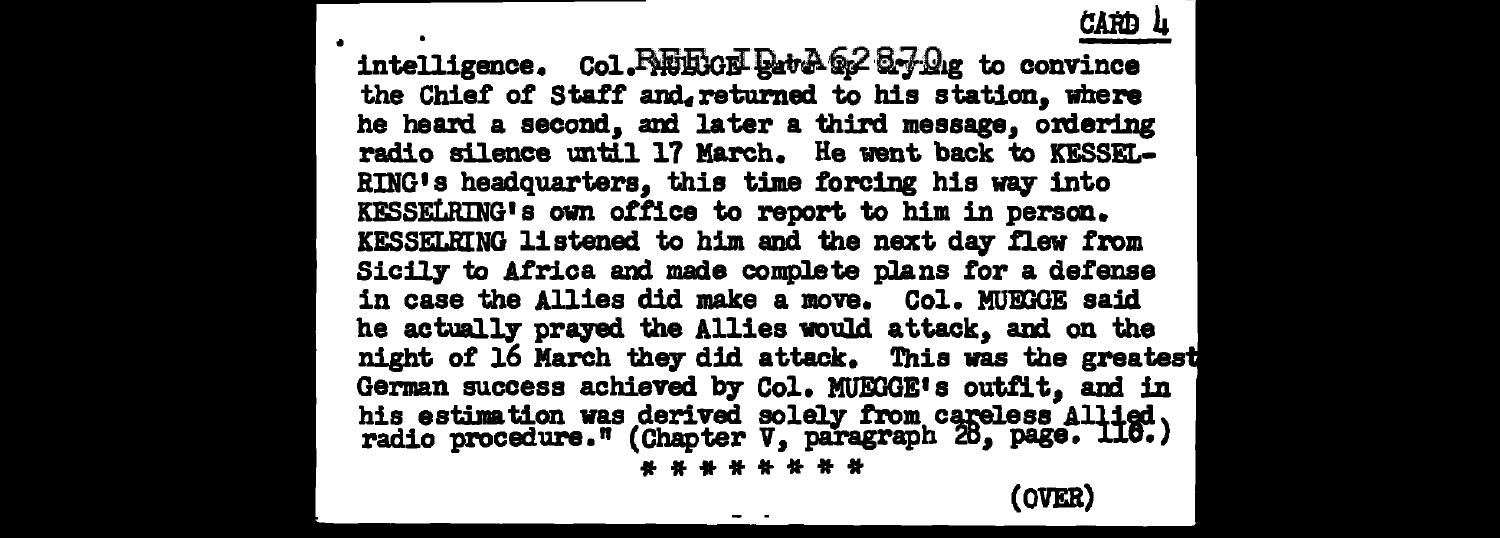"w. A Russian message announcing the presence of the American planes at peppPolinyrapes page antercepted and decoded by his unit (Sgt. Paul RAATZ's unit. He was a German Army radio intelligence man), resulting in a highly successful operation against the air base on the part of German aircraft.

From newspaper sources it was found out that actually on 21 June 1944, a group of 175 planes of the 8th United States Army Air Force in England arrived at the Poltava base on a shuttle run from their English bases. There were P-51's in addition to the above  $B-17$ 's in the formation. Of the  $B-17$ 's. 53 were destroyed." (Chapter V, paragraph 33, page 133.)

#### \* \* \* \* \* \* \* \*

"x. (Concerning German knowledge of preparations for airborne operations in the Western front in the last (CONTINUED ON CARD 5)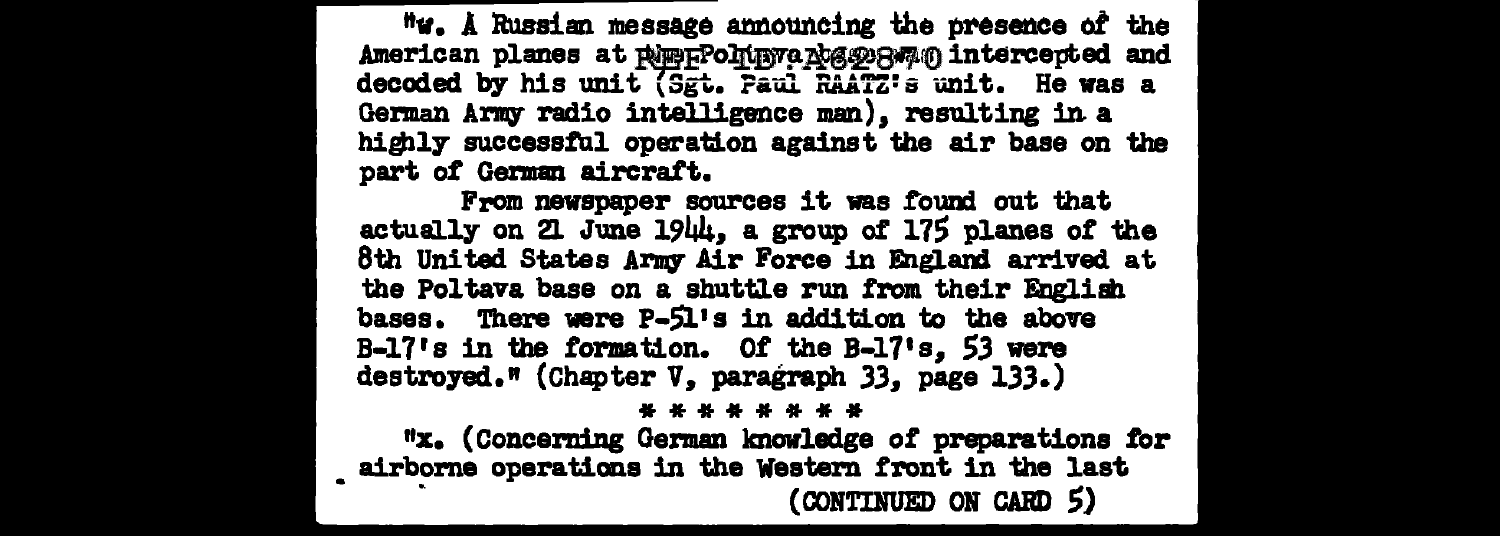cARD 5<br>days of the war, 4ReE Ehe I\DxoA(62 8f7 0he 82nd and lOlst Airborne Divisions from England to the Continent.) The first indication of a planned operation was the transfer of the 52nd and 53rd Wings from England to France. At the same time, the German Army picked up a Military Police massage which revealed that both the known airborne divisions, the 82nd and lOlst, had been pulled out of operations at the front, and were in rear areas preparing for new operations. One of these divisions, the Germans knew, was stationed on the military maneuvers reservation at Mourmelon, near Rheims. The Military Police message from which the Germans obtained this information read approximately as follows:

'THE ROAD FROM MOURMELON TO RHEIMS IS TO BE BLOCKED TO ALL TRAFFIC TOMORROW MORNING EARLY (OVER)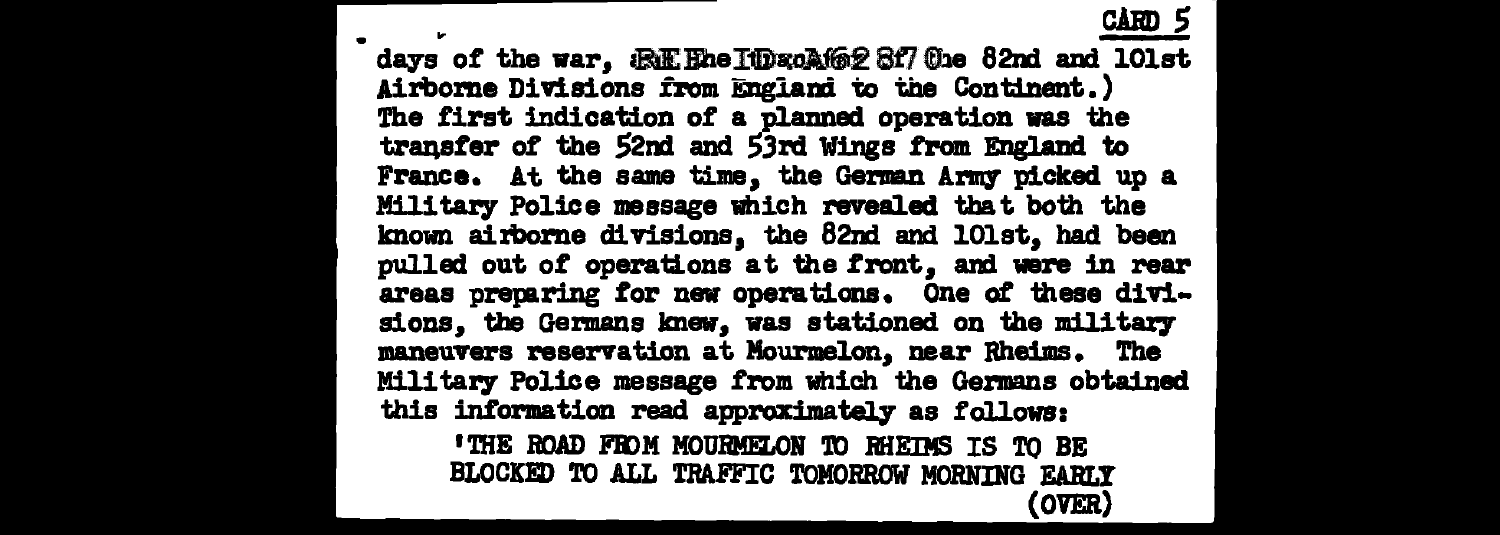BECAUSE THE 82NE EIRELEMEAD612631700 WILL BE MOVING TOWARDS MOURMELON WITH APPROXIMATELY 1,000 VEHICLES.<sup>1</sup>" (Chapter V, paragraph 38, page 139.)

 $\sim$ 

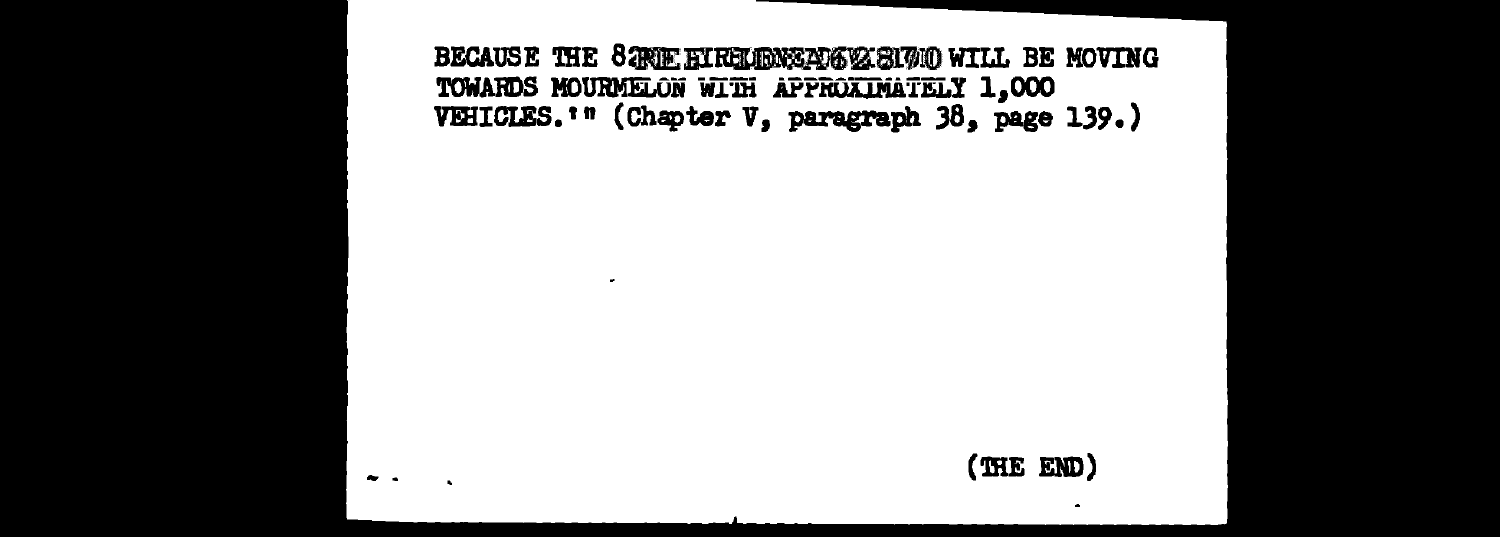· From "The Achieverspipe of BSA anothopic War II", pp.18-19

Berlin (Oshima) to Tokyo, serial number 988, parts 1-3. SSA Bullentin No. H-134920, 10 Aug 44, translated 12 August 1944, sent in the JAD (diplomatic) system. This message. reproduced in full, has been described by officers in MIS as "worth allthe expenses of maintaining the SSA." The text describes conversations with the head of the Todt organization, Albert Speer, in which the latter revealed to the Japanese, and, thus to us. highly important information concerning the production of munitions in Germany. See Appendix, No.6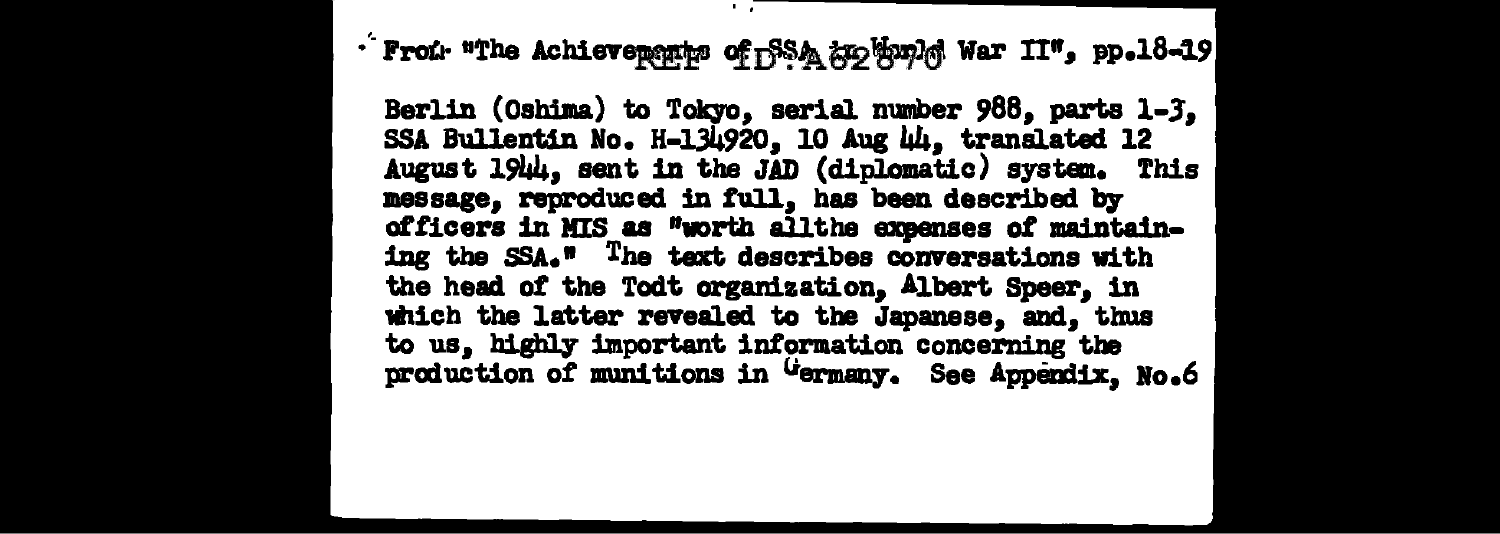· From "The Achieverspics of SSA dy Sor hi War II, p.18

Berlin to Tokyo, serial number 878, parts 14-17 inclusive SSA Bulletin No. D-3348, 9 Nov 43, translated 4 Dec 43 sent in JAS (Military Attache system). The message from which this sample is taken consisted of 32 parts. all of which were ultimately translated. The full text, too long for reproduction here, is a report of a visit made in the fall of 1943 by a subordinate of Baron Oshima to the German western fortifications. The military information contained in this message was of incalculable advantage to the planning of the invasion of France. (See Appendix 5)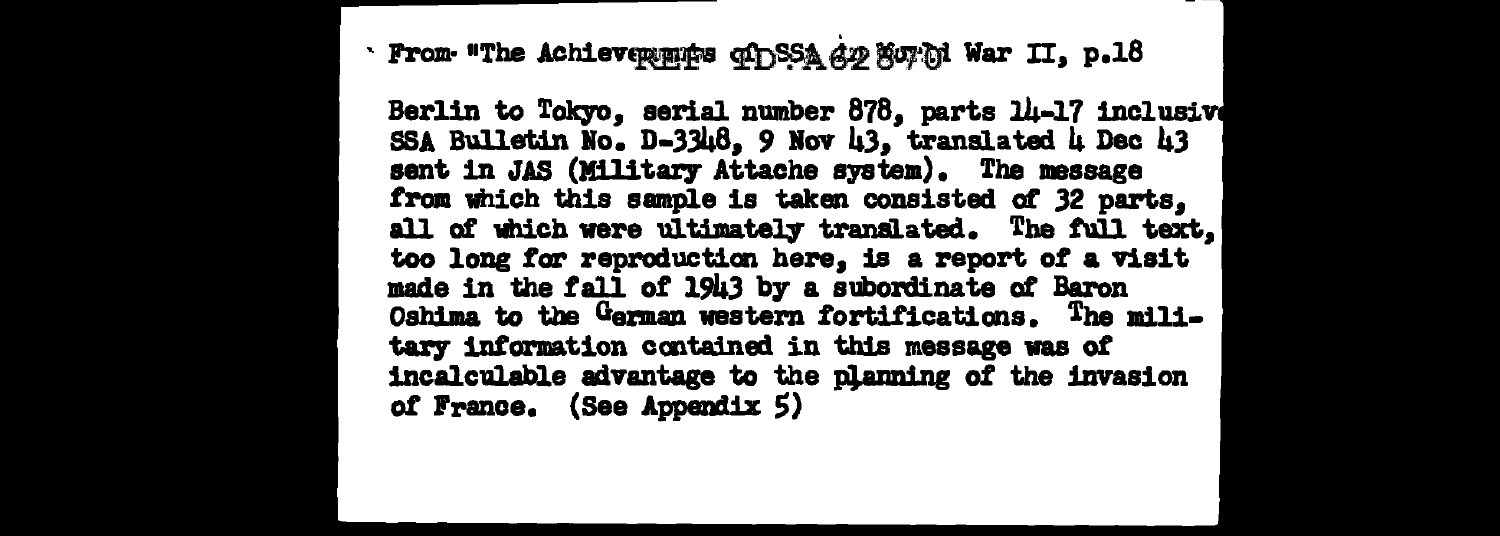## From "The Achievements of SSR 48 World War II", p.19

Hanoi to 'okyo, no serial number, SSA Bulletin No. H-164499, 22 Jan 45, translated 1 Feb 45, sent in the JBB (diplomatic) system. This message is important because it reveals that the Japanese were interested in obtaining uranium. See Appendix, No. 7.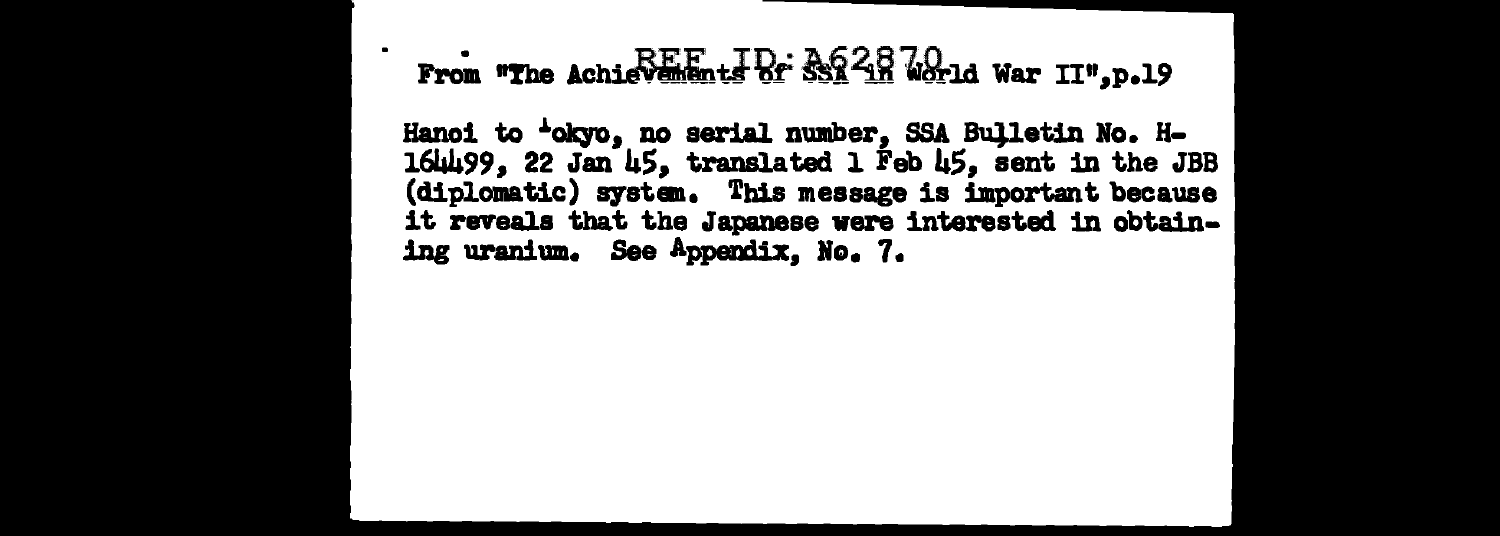From "The Achiever Er of Pre-1582 Bo Orld War II'p.19

Moscow(Sato) to Tokyo, serial number 1476, SSA Bulletin No. Spec. 011, 29 July 1945, translated 30 July 1945. sent in the JAA-2-JAJ (diplomatic) systems. This three-part message, the translation of which was available to President Truman during the Potsdam Conference, reveals the activity of Sato, Japanese "mbassador to Moscow, at the time of the conference. See  $A$ ppendix, No.  $B$ .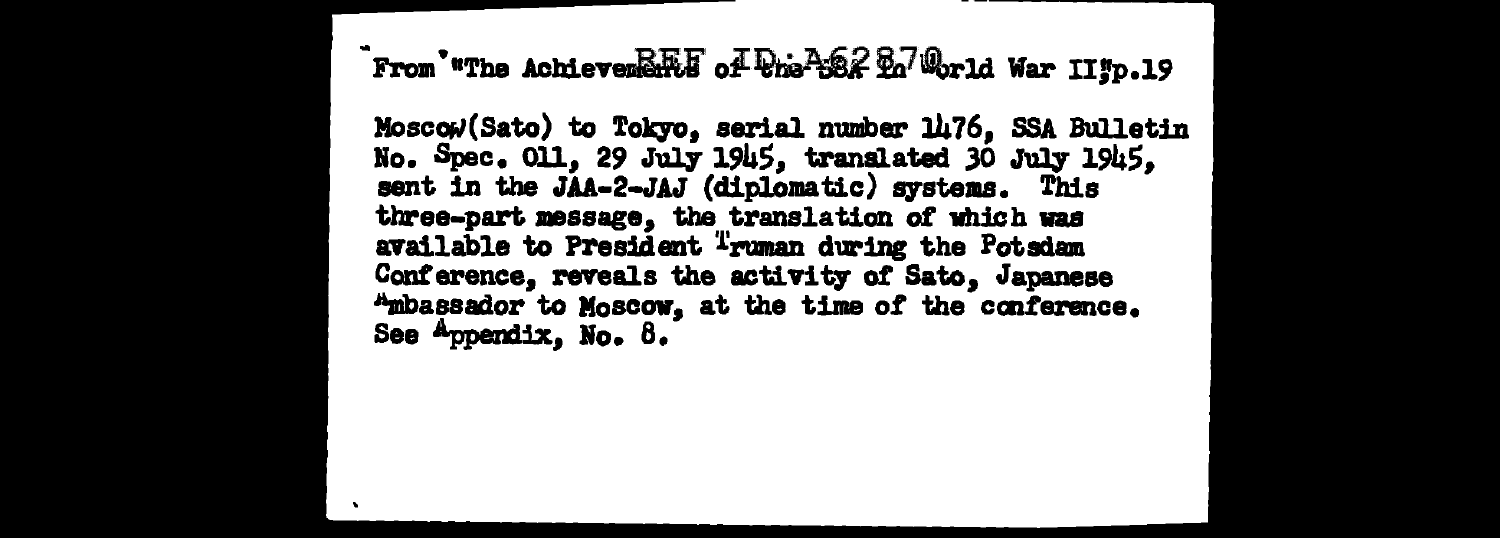

FOR SLIDE 129

REF ID:A62870<br>Drying out some Japanese code material alleged to have been destroyed.

/U.S. delayed report: 7 Jul 44. Saipan, 28n CPs of IO5th Reg near Tanapag Harbor overrun by powerful J. attack which wiped out everything and everybody in sight. When area was recaptured a Salvage Co. recovered what could be, and when all reports were in three cryptodocuments were not accounted for except to assume the Japanese got them. 105th reported to Hq 27th Div. but the Div. HQ sent a report to AG Washington by letter noting the loss and saying merely "our records have been changed." News reached CSO on 16 Aug, one month after the loss. Documents were Joint Army-Navy key lists for **(OVER)**